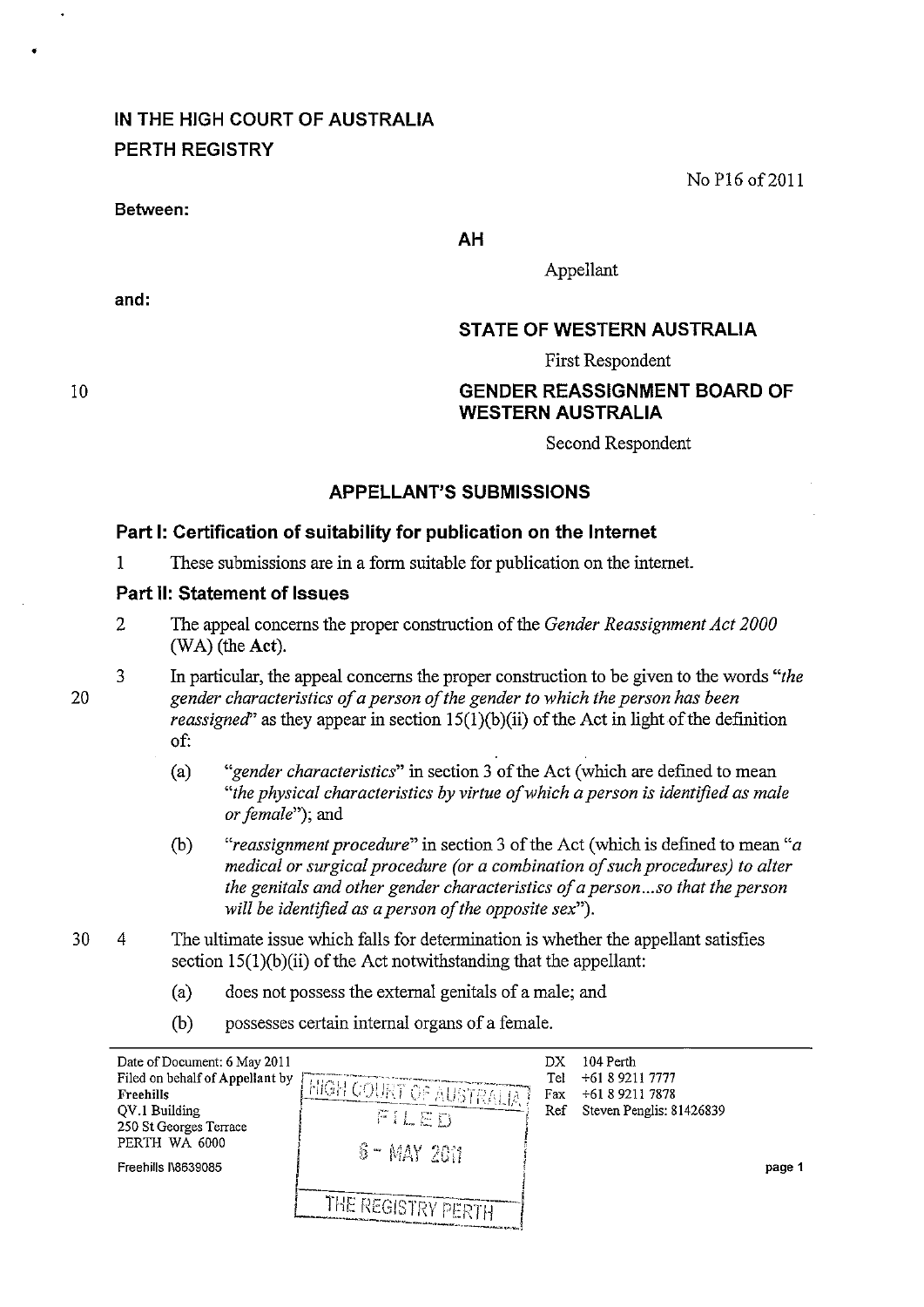- 5 The issues which present themselves for consideration and determination include:
	- 5.1 How is the fact that the Act is a remedial and beneficial enactment to be taken into account when determining theses issues?
	- 5.2 Does the Act require an applicant to satisfY the second respondent (the **Board)**  that the applicant possesses all of the physical characteristics by virtue of which a person is identified as the gender to which the applicant seeks to be reassigned, or only some of them?
	- 5.3 If only some of them, which of them? In particular, does the Act require a female-to-male applicant to possess the external genitals of a male:
		- (a) which can only be achieved by surgery;
		- (b) when such surgery is attended with high risks and low success; and
		- (c) when, as a result, such surgery is not available in Australia?
	- 5.4 Do the *"gender characteristics"* include internal physical characteristics? If so, what are the internal physical characteristics that the Act requires a female-tomale applicant to possess?
	- 5.5 From what perspective is the Board's determination for the purposes of section 15(1)(b)(ii) of the Act to be made and against what criteria?
	- 5.6 Does the appellant satisfy the Act upon its proper construction?

## **Part Ill: Certification as to compliance with section 78B of the Judiciary Act**  20 **1903**

6 The appellant has considered whether any notice should be given in compliance with section 78B of the *Judiciary Act 1903* (Cth) and has concluded that no such notice should be given.

## **Part IV: Citation of judgments below**

7 There are no authorised reports of the reasons for judgment of the State Administrative Tribunal (the **SAT)** or of the Court of Appeal of Western Australia. The citation of the decision of the SAT is *AB* & *AH and Gender Reassignment Board of Western Australia* [2009] WASAT 152. The citation for the decision of the Court of Appeal of Western Australia is *The State of Western Australia* v *AH* [2010] W ASCA 172.

## 30 **Part V: Background facts**

- 8 The relevant facts as found by the SAT in its reasons for decision **(SAT Reasons)** are set out in [10]-[18] of the judgment of the Chief Justice in the Court of Appeal Reasons. As noted by the Chief Justice, the material facts are not contentious<sup>1</sup>.
- 9 In 2006 the appellant was diagnosed as having gender identity disorder<sup>2</sup>. The appellant commenced testosterone therapy in September 20063 .The testosterone treatment brought about the following changes, namely increased body temperature, increased appetite, increased cranky and irritable behaviour, increased libido, increased body hair such that it is now 'profound', deepening of his voice, increased skin sensitivity

 $\mathcal{L}$  $\lambda$  $\lambda$ 

**<sup>I</sup>See [3] of the Court of Appeal Reasons (see AB** 

**<sup>2</sup> See [10]** of the **Court of Appeal Reasons (see AB** 

**<sup>3</sup> See [10]** of the **Court of Appeal Reasons (see AB**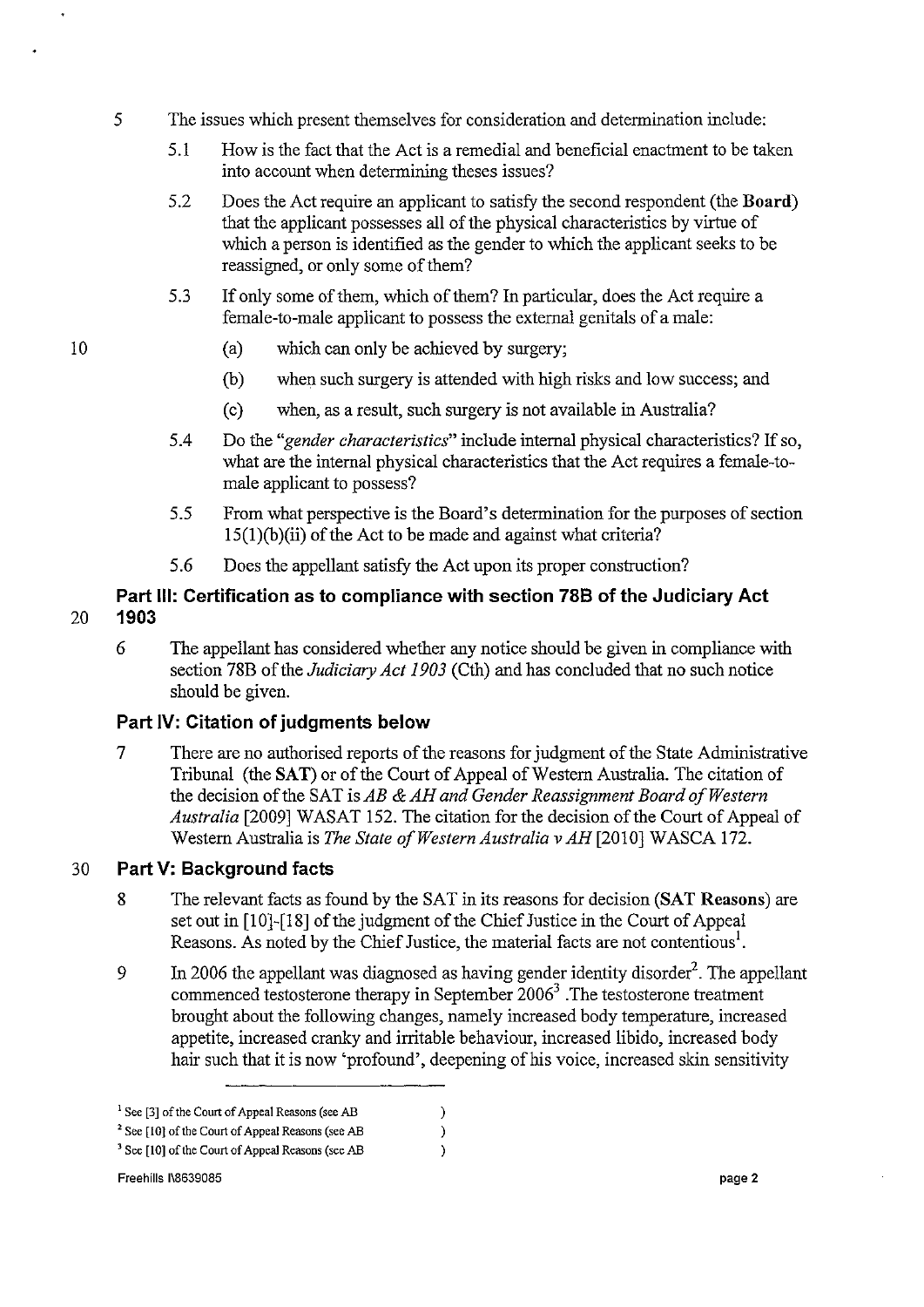and pimple breakouts, clitoral growth, cessation of menstrual periods, increased muscle capacity, redistribution of fat to around his stomach, changes to his hairline, broadening of his forehead, stronger and more defmed chin and changes to his internal organs 4 .

- 10 The appellant underwent a bilateral mastectomy in June 2007 with a minor, final revision in November 2008<sup>5</sup>.
- 11 The unchallenged medical evidence on the subject of fertility established that:
	- (a) the appellant is infertile and will remain so for as long as he takes testosterone<sup>6</sup>;
	- (b) given that the appellant has been on testosterone therapy since September 2006, his ability to bear children if he were to stop testosterone would be less than 25% in the first year of stopping therapy and less than 50% in future years<sup>7</sup>; and
		- (c) cessation of testosterone treatment by those who had embarked on such treatment in order to reassign gender from female to male is extremely rare<sup>8</sup>.
- 12 The unchallenged evidence on the subject of an hysterectomy established that:
	- (a) the appellant has decided against undergoing a hysterectomy at this time because: .
		- (1) he is not conscious of his internal organs: his internal organs have no bearing on his identity as a male and cause him no distress;
		- (2) he has suffered adverse effects of surgery in the past and wishes to avoid further surgery if possible;
		- (3) he does not wish to undergo surgery that is not medically necessary;
		- (4) medical opinion is that a hysterectomy could comrromise the possibility of successful phalloplasty in the future<sup>9</sup>;
	- (b) hysterectomy is associated with *"significant risk of complications and*  readmissions" including haemorrhage and post-operative infection<sup>10</sup>; and
	- (c) having regard to the appellant's medical history, there is no medical reason for him to undergo a hysterectomy<sup>11</sup>.
- 13 The unchallenged evidence on the subject of phalloplasty (ie, surgery to construct external male genitals) established that:
	- (a) phalloplasty is not performed in Australia because of the high risks and lack of success of the surgery<sup>12</sup>;

Freehills 1\8639085 **page 3** 

20

30

10

 $\lambda$ 

**<sup>.</sup>j. See [11]** of the **Court of Appeal Reasons (see AB**   $\lambda$ <sup>5</sup>**See [10]** of the **Court of Appeal Reasons (see AB**   $\lambda$ **6 See [70]** of the **SAT Reasons (see AB**   $\lambda$ **7 See [17]** of the **Court of Appeal Reasons (see AB**   $\lambda$ <sup>8</sup>**See [18]** of the **Court of Appeal Reasons (see AB**   $\lambda$ <sup>9</sup>**See [59]** of the **SAT Reasons (see AB ) and [12]-[13]** of the **Court of Appeal Reasons (see AB In See [72]** of the **SAT Reasons (see AB ) I1 See [72]** of the **SAT Reasons (see AB ) 12 See [135]** of the **SAT Reasons (see AB )**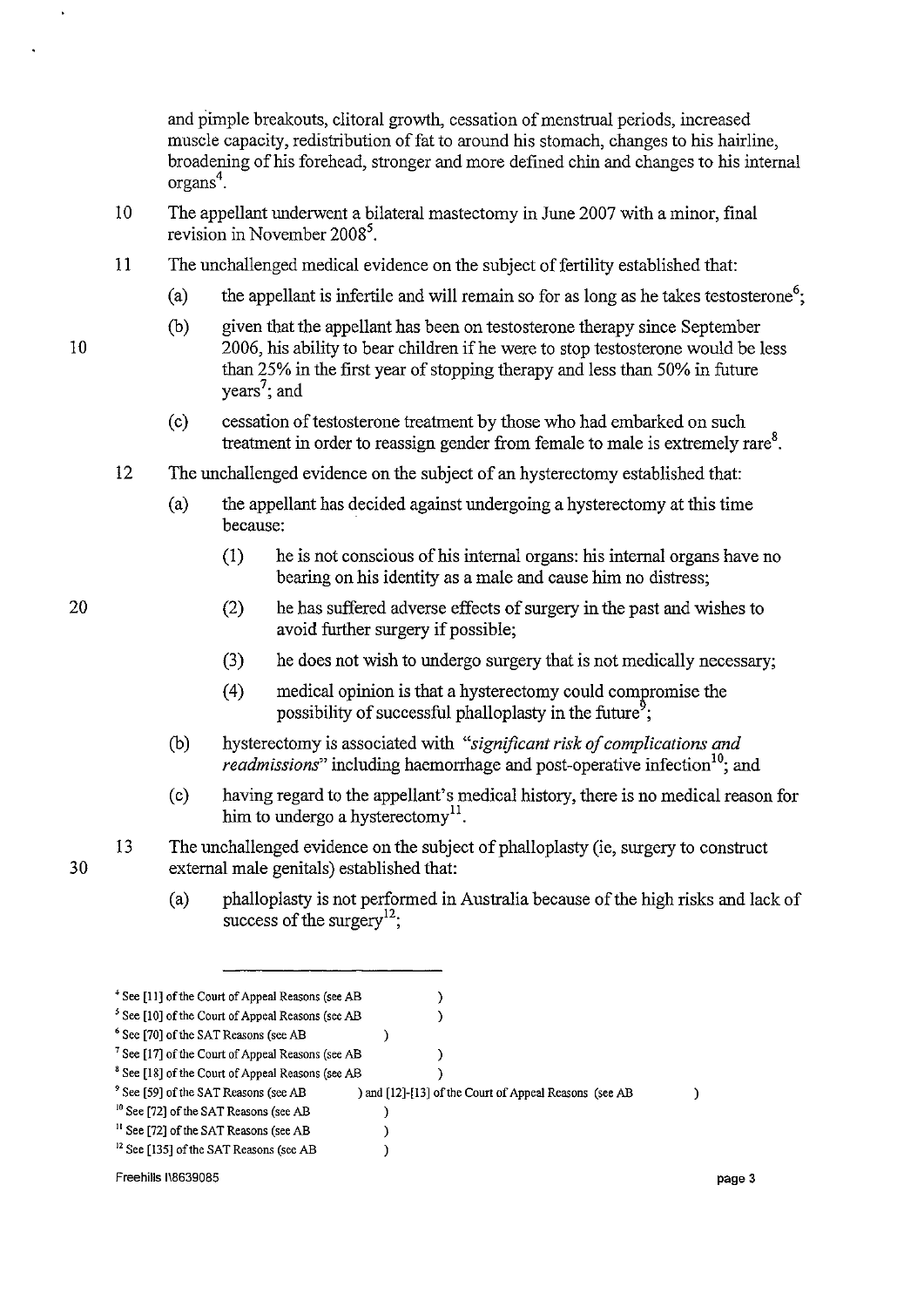- (b) while he describes phalloplasty as 'the holy grail', the appellant does not propose to undergo the procedure at this time, given his advice that medical technology is unable to achieve a satisfactory outcome<sup>13</sup>; and
- ( c) the appellant wishes to retain his internal organs for possible use in phalloplasty should medical technology develop over time<sup>14</sup>.
- 14 In short, the unchallenged evidence was that, save for undergoing a hysterectomy, there is no other medical or surgical procedure available in Australia which the appellant (or anyone in the appellant's position) could undertake. Indeed, such a finding was made by SAT and has not been challenged by the respondents<sup>15</sup>.
- 10 15 The appellant's application under the Act for a recognition certificate was first considered by the Board on 16 June 2008. The Board refused the application holding that the appellant:

... *cannot be identified as male because he has a female reproductive system. The fact of having a female reproductive system is inconsistent with being a male. Because it is inconsistent with being a male, it is inconsistent with being identified as male.<sup>16</sup>*

- 16 The Board expressly stated that it *"places no weight on the fact that (the appellant's) genitals remain unchanged. The Board does not see* it *as determinative that (the appellant)t has not had surgical procedures to construct a penis*<sup>11</sup>.
- 17 When the appellant applied to the SAT to review the Board's decision, the first respondent intervened. The first respondent contended that the Board's decision was correct as the appellant had not undertaken a hysterectomy and therefore retained a *"capacity to bear children,,18.* As noted by the SAT, no point was made by the first respondent before the SAT that the appellant did not satisfy the requirements for a gender reassignment because the appellant had not (successfully) undertaken *"a surgical procedure to construct a penis*<sup>19</sup>.
	- 18 The SAT ordered the Board's decision to be set aside, granted the application for a recognition certificate and directed the Board to issue a certificate to the appellant<sup>20</sup>.
	- 19 The first respondent then sought leave to appeal to the Western Australian Supreme Court. That leave was granted and the matter referred to the Western Australian Court of Appeal for determination.
	- 20 The first respondent's sole ground of appeal was that:

*The Tribunal erred* in *law* in *finding that the Respondent satisfied the requirement of section J5(J)(b)(ii) of the Gender Reassignment Act 2000 (WA) that the Respondent have the gender characteristics of a male, despite its finding at [140J that the possibility of the First Respondent becoming pregnant* if *the First Respondent ceased testosterone treatment* in *the future could not be entirely excluded and that the First* 

 $\mathcal{E}$ 

20

**II See [60]** of the **SAT Reasons (see AB ) and [13]** of the **Court of Appeal Reasons (see AB**  ) **\.; See [60]** of the **SAT Reasons (see AB ) and [13]** of the **Court of Appeal Reasons (see AB**   $\lambda$ **IS See [142]** of the **SAT Reasons (see AB 16 See page 4** of the **second respondent's reasons for decision (Board's Reasons) (see AB**   $\mathcal{E}$ **17 See page 5** of the **Board's Reasons (see AB**   $\mathcal{E}$ <sup>18</sup> See [90]-[91] of the SAT Reasons (see AB ) and [Ill], [119] and [173] of the Court of Appeal Reasons (see AB **19 See [134]** of the **SAT Reasons (see AB**  ) **21) See [145]** of the **SAT Reasons (see AB**   $\lambda$ Freehills I\8639085 **page 4**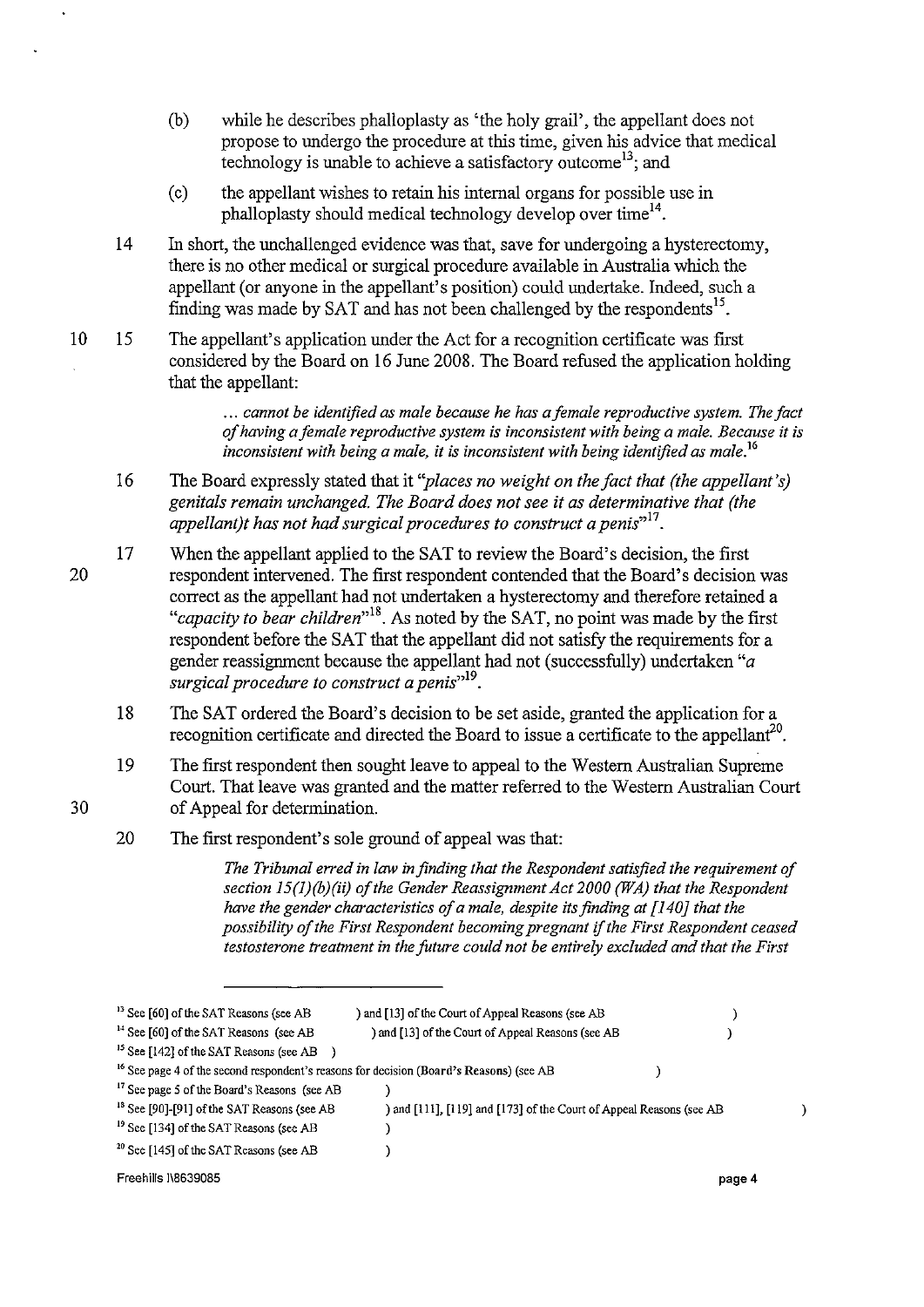*Respondent could not be said to be permanently infertile with absolute certainty. The Tribunal should have found that the retention of the capacity to bear a child is inconsistent with the gender characteristics of a male and consequently a recognition certificate could not be granted.'!* 

21 The absence of external male genitals only became an issue when, at the commencement of the hearing of the appeal, the Chief Justice of Western Australia said to Senior Counsel representing the first respondent:

> *The point that I would want to emerge* - *I would want the court to be able to consider whether the existence of both external and internal genitalia, irrespective of capacity to bear children* - *that is those genitalia that would ordinarily be associated by members of the community with membership of the female gender – whether that of itself is sufficient [to prevent the appellant from qualifying for a gender reassignment] irrespective of functionality.*<sup>22</sup>

22 The first respondent amended its grounds of appeal accordingly<sup>23</sup>, and it is that ground (and only that ground) that was upheld by a majority of the Court of Appeal, holding that the appellant did not *"ha(ve) the gender characteristics of a person of the (male) gender"* within the meaning of the Act as the appellant had not successfully undertaken surgery (not available in Australia) to construct external male genitals and possessed the internal genitals of a female<sup>24</sup>.

### 20 **Part VI: Argument**

#### **Summary of appellant's submissions**

- 23 Of the issues identified in [5] above, the appellant's submissions are as follows:
	- 23.1 The fact that the Act is a remedial and beneficial enactment means that it is to be given *"a fair, large and liberaf'* interpretation rather than one which is *"literal or technicar25.* The majority of the Court of Appeal erred in holding the fact that Parliament may have determined that value judgments are to be made, involving questions of fact and degree, as to the gender with which a particular applicant is to be identified, causes section 18 of the *Interpretation Act* 1984 (WA) (the **Interpretation** Act) and the cases referred to at [36] below to be "of no assistance"<sup>26</sup>.
	- 23.2 The Act does not require a person to possess all of the gender characteristics of the gender to which they seek to be reassigned, nor does it require them to possess none of the gender characteristics of the gender from which they seek to be reassigned. What the Act requires is that the applicant possess sufficient of the gender characteristics of the gender to which they seek to be reassigned so as to satisfy the identification test provided by section  $15(1)(b)(ii)$  of the Act and the definition of *"gender characteristics".*

 $\lambda$ 

 $\lambda$ 

 $\lambda$  $\lambda$   $\mathcal{L}$ 

**<sup>21</sup>See First Respondent's Amended Notice of Appeal dated 7 September 2009 (see AB** 

<sup>&</sup>lt;sup>22</sup> See transcript from the Court of Appeal proceeding on 2 March 2010 at T:9 (see AB

**<sup>23</sup> See First Respondent's amended grounds** of appeal **dated 3 March 2010 (see AB** 

**<sup>24</sup> See transcript from the Court of Appeal proceeding on 2 September 2010 (see AB** 

*<sup>&</sup>quot;SeeIWv CityojPerlh* (1997) !91 CLR 1 at [12)

<sup>26</sup>**See [105}** of the **Court of Appeal Reasons (see AB**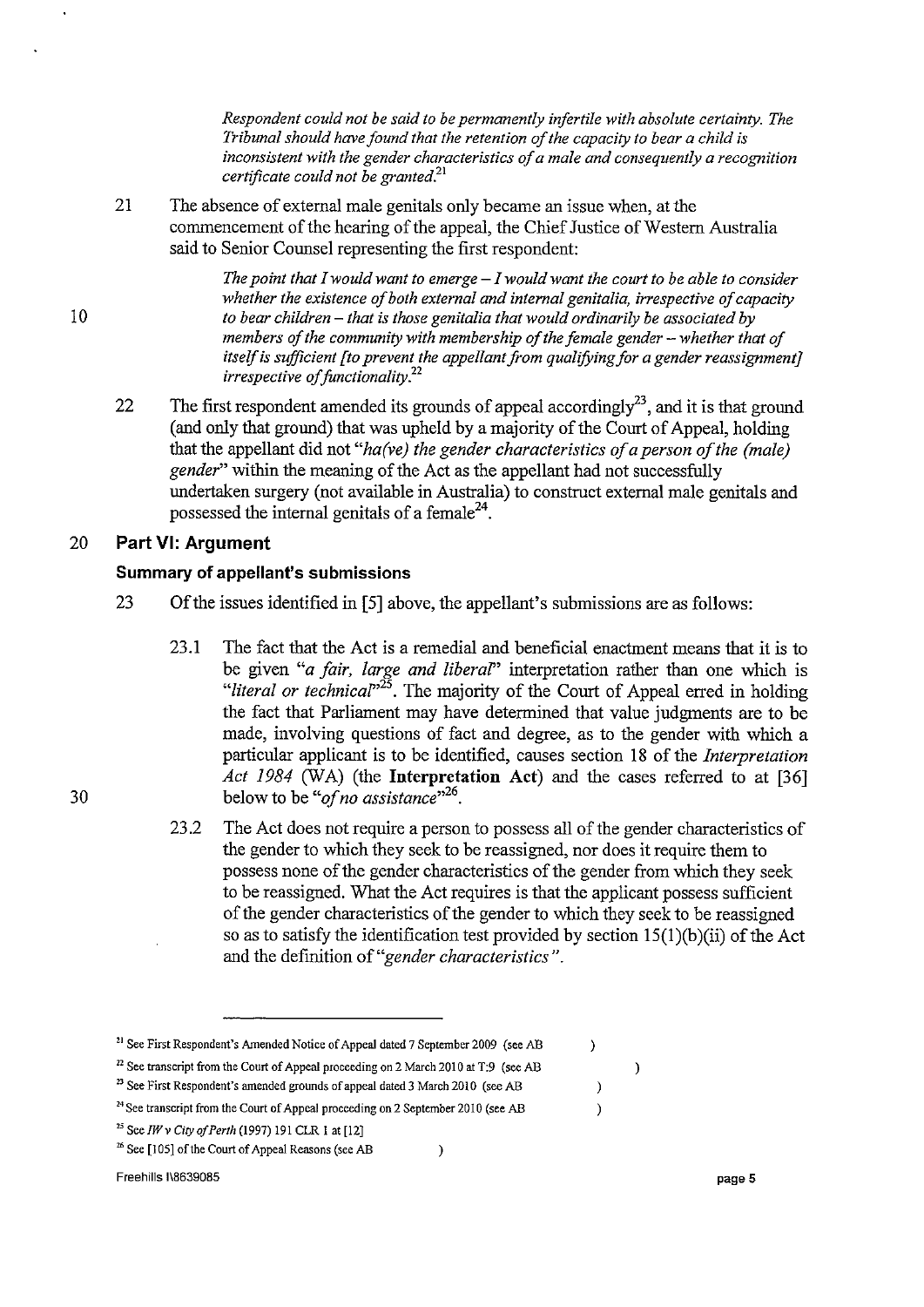- 23.3 It is neither possible nor desirable to articulate which particular characteristics an applicant must possess as each case will turn on its own facts. However, the Act does not require a female-to-male applicant to possess the external genitals of a male in order to satisfy section  $15(1)(b)(ii)$  of the Act.
- 23.4 The *"gender characteristics"* are confmed to external physical characteristics: they do not include internal characteristics.
- 23.5 The determination is to be made from the perspective of the hypothetical ordinary reasonable member of the community who is informed of the relevant facts and circumstances including the remedial and beneficial purpose of the Act.
- 23.6 The appellant has done everything medically available in Australia, other than having a hysterectomy, to alter his genitals and other gender characteristics so as to be identified as male. Because the Act should not be construed so as to apply to internal physical characteristics, the fact that the appellant maintains the internal reproductive organs of a female is irrelevant, alternatively is not of itself sufficient (having regard to all of the other physical characteristics of the appellant) to cause a conclusion to be reached that the appellant does not satisfy the Act.

### The Act

- 20 24 The Board is established by section 5(1) of the Act. By section 5(2) of the Act, the functions of the Board are to receive and determine applications for recognition certificates and to issue recognition certificates in suitable cases.
	- 25 In addition to the president of the Board appointed pursuant to section 6 of the Act, the Governor may appoint not more than 5 other persons as members of the Board<sup>27</sup>. The other members of the Board are to include a:
		- (a) medical practitioner;
		- (b) person who has undergone a reassignment procedure; and
		- (c) person with experience in equal opportunity matters.
	- 26 The Board must not be constituted by less than 3 members<sup>28</sup>.
- 30 27 Section 14(1) of the Act provides that where a person has undergone a reassignment procedure, application may be made to the Board in accordance with that section for the issue of a recognition certificate.
	- 28 The terms *"reassignment procedure"* and *"gender characteristics"* are defmed by section 3 of the Act in the manner set out in [3] above.
	- 29 By section 15(1) of the Act, where an application under section 14 relates to an adult, the Board may issue a recognition certificate if:
		- (a) (I) the reassignment procedure was carried out in Western Australia; and/or
			- (2) the applicant's birth is registered in Western Australia; and/or

**<sup>27</sup> See section 7** of the **Act** 

**<sup>28</sup> See section 8(2) of the Act**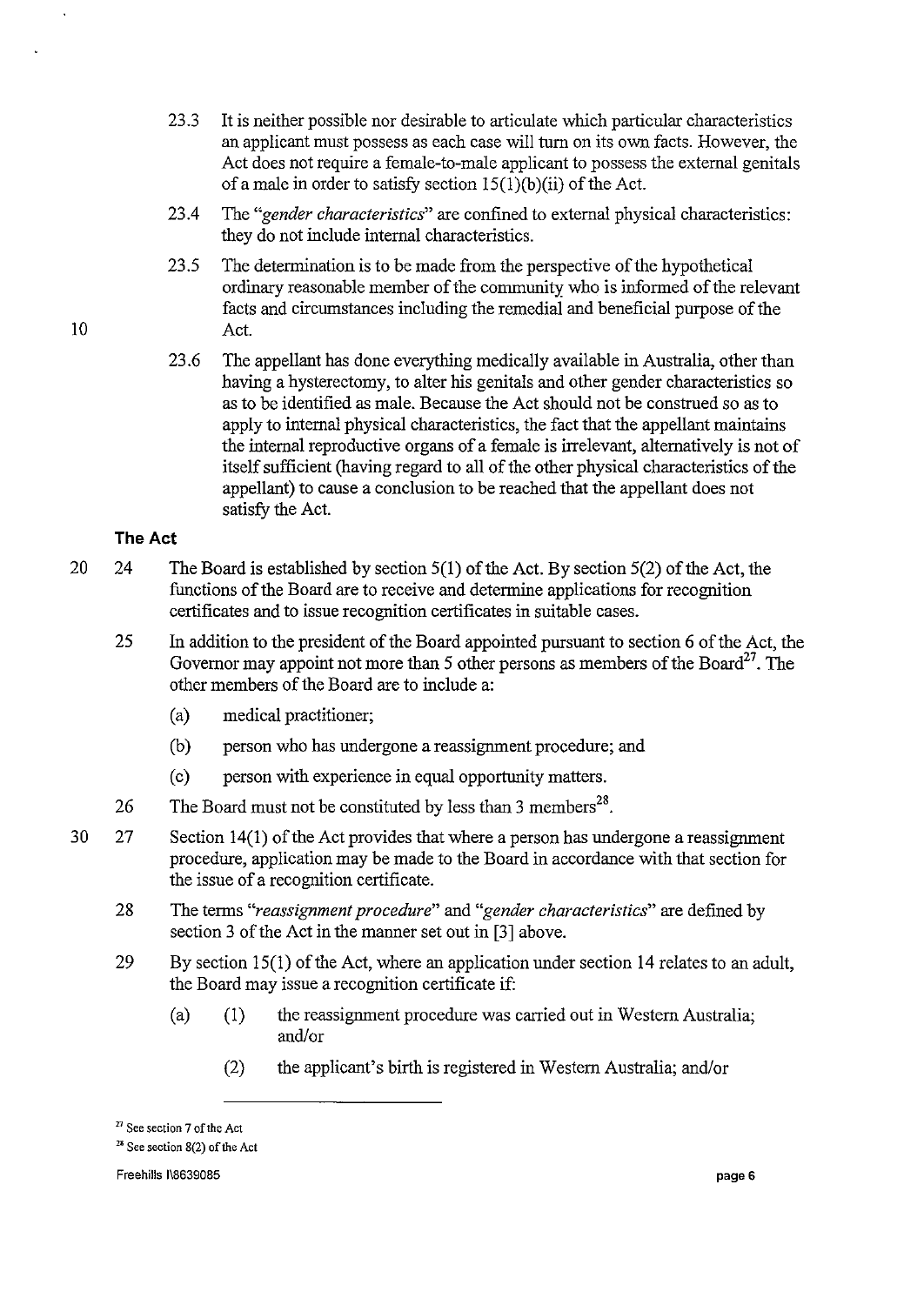(3) the applicant is a resident of Western Australia and has been so resident for not less than 12 months;

and

- (b) the Board is satisfied that the applicant:
	- (1) believes that his or her true gender is the gender to which the person has been reassigned; and
	- (2) has adopted the lifestyle and has the gender characteristics of the person of the gender to which the person has been reassigned; and
	- (3) has received proper counselling in relation to his or her gender identity.
- 10 30 By section 16 of the Act, a recognition certificate is conclusive evidence that the person to whom it refers has undergone a reassignment procedure and is of the sex stated in the certificate.
	- 31 By section 17 of the Act, if a recognition certificate relating to the person whose birth is registered in Western Australia is produced to the Registrar for Births, Deaths and Marriages, the Registrar must register the reassignment of gender and make such other entries and alterations on any register or index kept by the Registrar as may be necessary in view of the reassignment.
	- 32 By section 18 of the Act, after the reassignment of gender is registered by the Registrar and the register has been altered accordingly, a birth certificate issued by the Registrar for the person must, unless otherwise requested by the person or permitted by the regulations, show the person's sex in accordance with the register as altered.
		- 33 By Schedule 2 to the Act, extensive amendments were made to the *Equal Opportunity Act* 1984 (WA) (EO Act). Generally speaking, those amendments made it unlawful to discriminate against a *"gender reassigned person on gender history grounds"* in certain circumstances $^{29}$ .
		- 34 By section 4 of Schedule 2 to the Act, section 4(1) of the EO Act was amended to include the following definition: *"'Gender Reassigned Person' means a person who has been issued with a recognition certificate under the Gender Reassignment Act 2000 or a certificate which* is *an equivalent certificate for the purposes of that Ad'.*
- 30 35 By section 5 of Schedule 2 to the Act, section 35AA of the EO Act was inserted which, inter alia, provides that "[flor the purposes of this Part, a person has a gender *history* if *the person identifies as a member of the opposite sex by living, or seeking to live, as a member of the opposite sex".* The term *"opposite sex"* is defined by the same section to mean *"a sex of which the person was not a member at birth".*

#### The proper approach to statutory interpretation

- 36 The proper approach to statutory interpretation has recently been expressed in the following ways:
	- (a) *"[t]he construction* ... *begins with the ordinary and grammatical sense of the words having regard to their context and legislative purpose*<sup>30</sup>;

<sup>29</sup> See section 35AB of the EO Act

<sup>&</sup>lt;sup>30</sup> See *Minister for Immigration and Citizenship v SZJGV & Anor* (2009) 238 CLR 642 (SZJGV) at [5] per French CJ and Bell J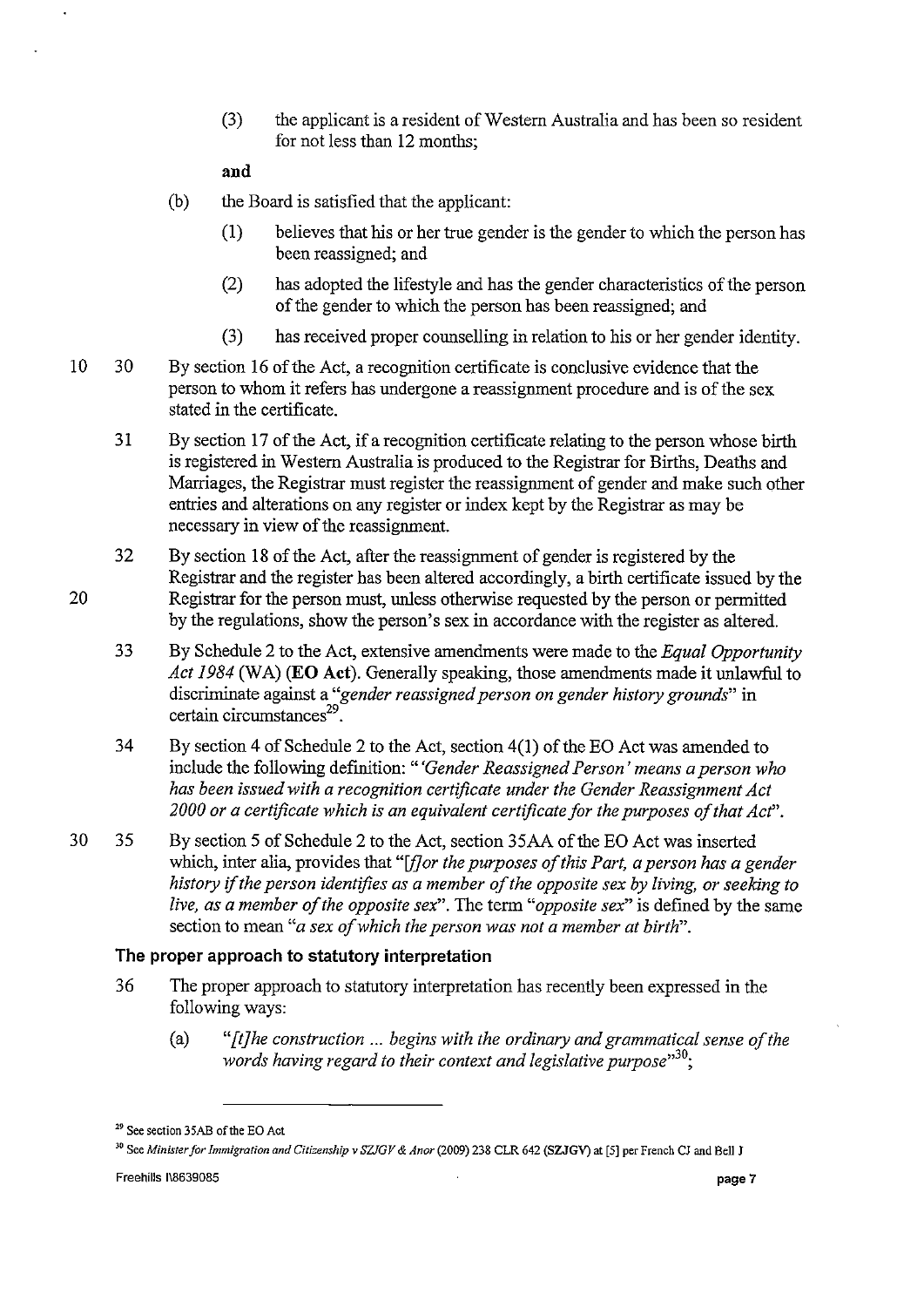- (b)  $\ldots$  the context, general purpose and policy of the statutory provision may be *the surest guides to construction*<sup>31</sup>:
- (c) words may be susceptible of a construction other than a literal construction when "read in their context and with proper attention to the purposes of the *statute as a whole*<sup>32</sup>; and
- (d) a construction of a section to avoid a result which would be *"irrational"* may properly encompass a departure from the literal or natural and ordinary meaning of the text<sup>33</sup>.
- 37 As to the proper use of extrinsic materials, it is acknowledged that it is *"erroneous to look at extrinsic materials before exhausting the application of the ordinary rules of statutory construction"* and that whilst *"resort to the extrinsic materials may be warranted to ascertain (the context and objective of an enactment) ... that objective cannot be equated with the statutory intention as revealed by the terms of the* subdivision<sup>334</sup>.

#### **Remedial/beneficial legislation**

38 In *IW v The City of Perth* (1997) 191 CLR 1, Brennan CJ and McHugh J observed (at 12):

20

10

*"The injunction contained in si8 of the Interpretation Act* is *reinforced by the rule of construction that beneficial and remedial legislation* ... is *to be given a liberal construction. It* is *to be given "afair, large and liberal" interpretation rather than one which* is *"literal or technical* ". *Nevertheless, the task remains one of statutory construction. Although a provision of the Act must be given a literal and beneficial construction, a court or tribunal* is *not at liberty to give it a construction that* is *unreasonable or unnaturaf'* (footnotes omitted).

- 39 The objective of the Act, and the fact that it is remedial or beneficial legislation, is manifest from its long title (ie, "An Act to allow the reassignment of gender ... amend *the Equal Opportunity Act 1984 to promote equality of opportunity, and provide remedies in respect of discrimination, on gender history grounds in certain cases...*") and from a simple reading of the Act.
- 30 40 If more is required, it is permissible to have regard to the then Attorney General of Western Australia's second reading speech on the Bill in order to determine the context and objective of the Act, both by reason of section 19 of the Interpretation Act and at common law<sup>35</sup>.

**<sup>1</sup>I See** *SZlGV* **at [47] per Crennan and Kiefel JJ (applying** *Commissioner for Railways (NSW)* **v** *Agalianos* **(1955) 92 CLR 390 at 397 per Dixon** *Cl* **as referred to in** *Project Blue Sky lnc* **v** *Australian Broadcasting Authority* **(1998) 194 CLR 355 at [69] per McHugh, Gummow, Kirby and Hayne JJ)** 

**<sup>12</sup>***SZJGVat* **[20] per Hayne J** 

n *SZJGVat* **[9] per French** *Cl* **and Bell J applying** *CIC Insurance* **Lld** *v Banks/own Football Club Lld* **(1997) 187 CLR 284 at 408** 

**l4** *Saeed'V Minister for Immigration and Citizenship* **(20ID) 241 CLR 252 at [33}-[34J (per French Cl, Gummow, Hayne, Crennan and Kiefel JJ) (applying** *Catlow* **v** *Accident Compensation Commission* **(1989) 167 CLR 543 at 550 per Brennan and Gaudron lJ)** 

**<sup>35</sup> See also** *Saeed* **(ibid) and** *CIC Insurance Lld* **v** *Bankstown Football Club Lld* **{1997] 187 CLR 384 at 408. The relevant part** of the **second reading speech is set out at [181}** of the **Court of Appeal Reasons (see AB )**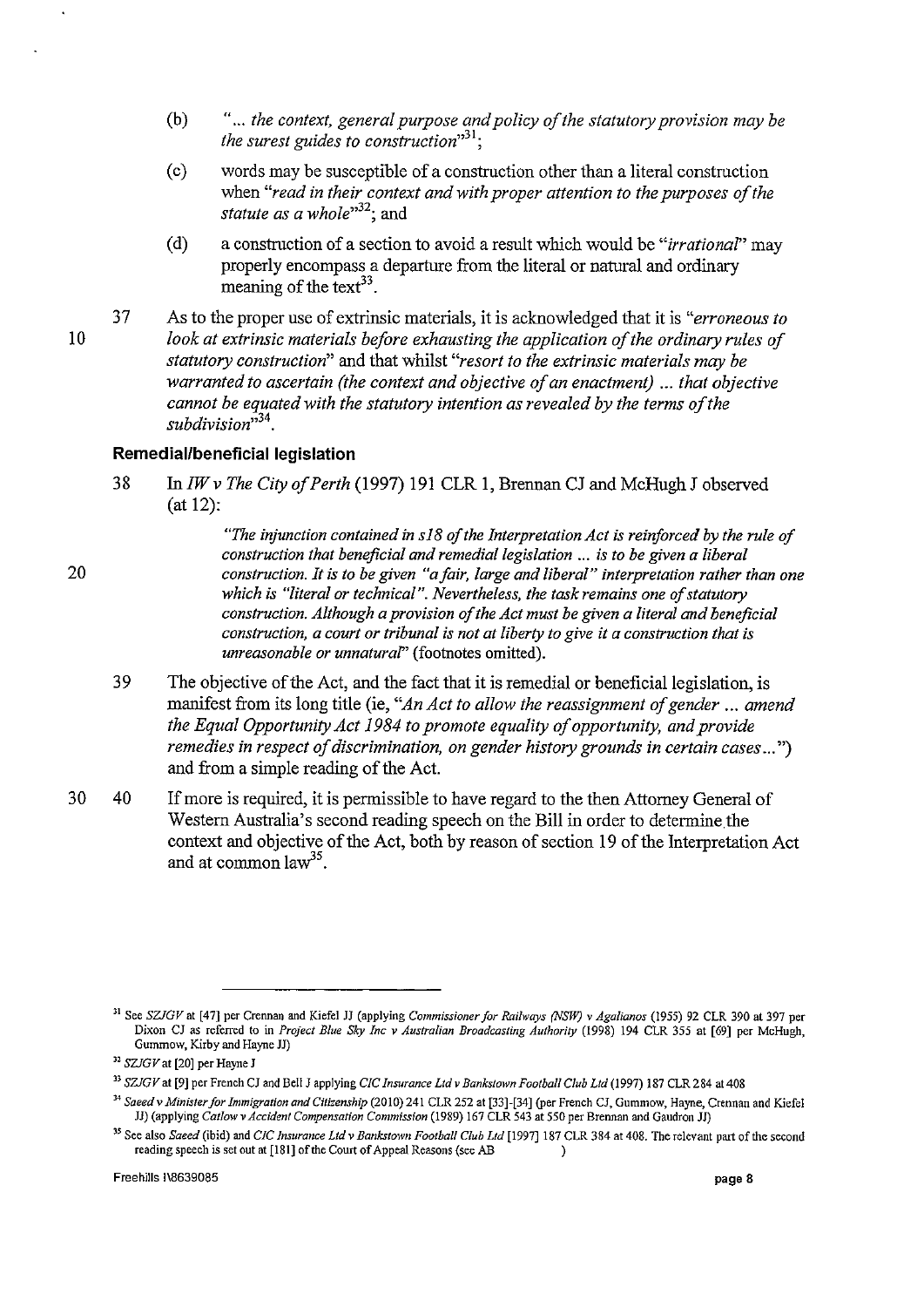- 41 As stated by Buss  $JA^{36}$ , this statement of legislative purpose, in the context of the Act as a whole, indicates that it is a remedial or beneficial enactment and thus ought be given a liberal interpretation so as to give the fullest relief which the fair meaning of the language will allow.
- 42 It is submitted that the majority of the Court of Appeal erred as to the proper application of this principle<sup>37</sup>. The fact that Parliament may have determined that value judgments are to be made, involving questions of fact and degree, as to the gender with which a particular applicant is to be identified, does not cause section 18 of the Interpretation Act and the cases referred to at [36] above to·be *"of no assistance".* An important distinction needs to be drawn between the exercise of construing an Act and the separate and subsequent exercise of applying the Act in accordance with its proper construction. The fact that the latter exercise may involve the application of a value judgment does not exclude the operation of section 18 of the Interpretation Act and the cases referred to at [36] above from applying to the initial construction question.
- 43 The approach taken by Buss  $JA^{38}$  is to be preferred to the approach of the majority.

### **Specific observations about the Act**

- 44 The appellant makes the following observations with respect to the Act:
	- (a) with respect to the definition of *"reassignment procedure":* 
		- (1) it contemplates that the procedure to be undertaken for the purpose specified may be a *"medicaf'* procedure, a *"surgicaT'* procedure or a combination of both procedures. The Act thus expressly contemplates that a *"reassignment procedure"* may not involve surgery;
		- (2) the nature of the relevant procedure(s) is *"to alter the genitals and other gender characteristics"* of the applicant (ie to alter the genitals and other physical characteristics by virtue of which a person is identified as male or female). Moreover, it requires *"other",* not all other, gender characteristics to be altered; and
		- (3) the purpose of the relevant procedure(s) is *"so that the (applicant) will be identified as a person of the opposite sex";*
	- (b) with respect to the definition of *"gender characteristics":* 
		- (1) the *"characteristics"* are qualified by the use of the word *"physical";*  and
		- (2) the *"characteristics"* are not those "of' a male or female, but are those *"by virtue of which a person* is *identified"* as male or female;
	- (c) where the word *"identified"* is used in the definitions of *"gender characteristics"* and *"reassignment procedure",* the Act does not expressly provide an answer to the question "identified by whom?" or state against what criterion the determination is to be undertaken; and

 $\lambda$ 

 $\lambda$ 

30

20

**<sup>36</sup> At [182]** of the **Court of Appeal Reasons (see AB** 

**<sup>37</sup> See [1051** of the **Court of Appeal Reasons (see AB**   $\lambda$ 

**<sup>3</sup>S At [176]-[182]** of the **Court of Appeal Reasons (see AB**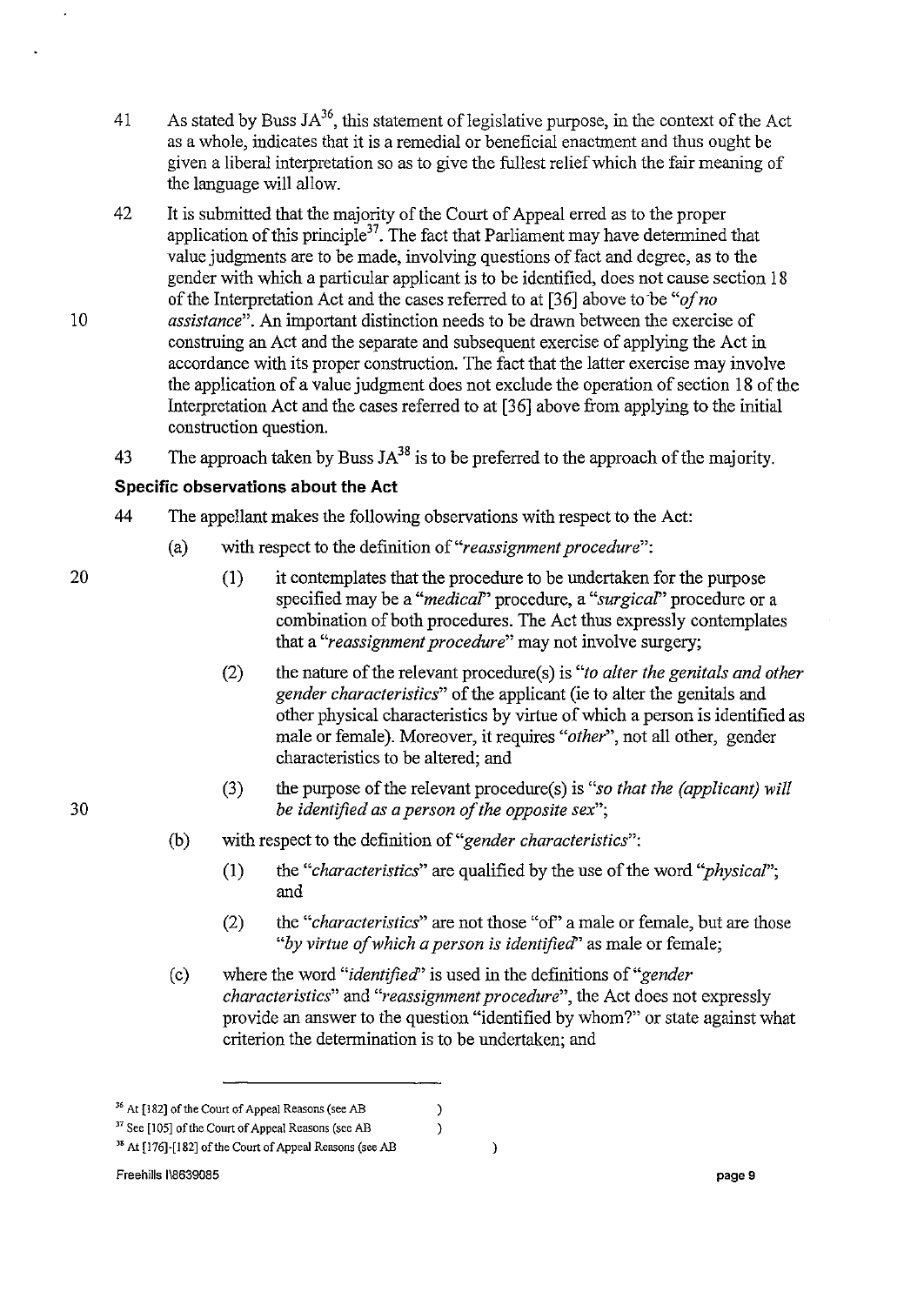(d) the protections afforded by the extensive amendments to the EO Act *"on gender history grounds"* are only available to persons to whom a recognition certificate has issued (or persons who hold an equivalent certificate issued in another State or Territory).

#### **The Act does not require a person to possess all of the gender characteristics of the gender to which they seek to be reassigned or to possess none of the gender characteristics of the gender from which they seek to be reassigned**

- 45 A strictly literal interpretation of *"has the gender characteristics"* (ie has *"the physical characteristics by virtue of which a person is identified as male or female")* might suggest that the person needs to possess all of the gender characteristics of the gender to which they seek to be reassigned.
- 46 The appellant submits this is not so. Particularly given that:
	- (a) section  $15(1)(b)(ii)$  does not require the Board to be satisfied that the person has "*all*" the gender characteristics of the gender to which the person seeks to be reassigned; and/or
	- (b) the definition of *"gender characteristics"* does not speak of the physical characteristics "of' a male or female, but rather introduces the notion of identification,

the appellant submits that the Act should not be construed as if it had been drafted in either of the manners referred to above.

- 47 Further support for this conclusion is that nowhere in the Act does it state that a person must not possess any of the *"gender characteristics"* of a person of a gender from which the person has been reassigned (although it is accepted that the retention of such characteristics may properly be taken into account in determining whether the person possesses the physical characteristics by virtue of which a person is identified as male or female).
- 48 Neither of the respondents have ever suggested to the contrary and, moreover, the Court of Appeal (and the SAT) so held<sup>39</sup>.

### **The Act expressly contemplates the grant of a reassignment certificate where the**  30 **applicant has not had surgery**

- 49 Important context is provided by the fact that the Act expressly contemplates that a person may qualify for a recognition certificate by undertaking a procedure not involving surgery. The  $SAT^{40}$  and Buss  $JA^{41}$  gave proper regard to this in reaching their respective decisions.
- 50 The majority of the Court of Appeal failed to do  $\text{so}^{42}$ . In short, the Chief Justice acknowledged that *"the legislature has not required that a surgical procedure be undertaken in all cases in which a recognition certificate is issued",* but held that this *"can only be taken so far"* because:

| <sup>39</sup> See [92] (per Martin CJ) (see AB<br>Reasons              | ) and [210]-[213] (per Buss JA) (see AB | of the Court of Appeal |
|------------------------------------------------------------------------|-----------------------------------------|------------------------|
| $40$ See [114]-[117] of the SAT Reasons (see AB                        |                                         |                        |
| <sup>41</sup> See [191]-[195] of the Court of Appeal Reasons (see AB   |                                         |                        |
| <sup>42</sup> See [96] and [97] of the Court of Appeal Reasons (see AB |                                         |                        |
| <b>Freehills I\8639085</b>                                             |                                         | page 10                |

20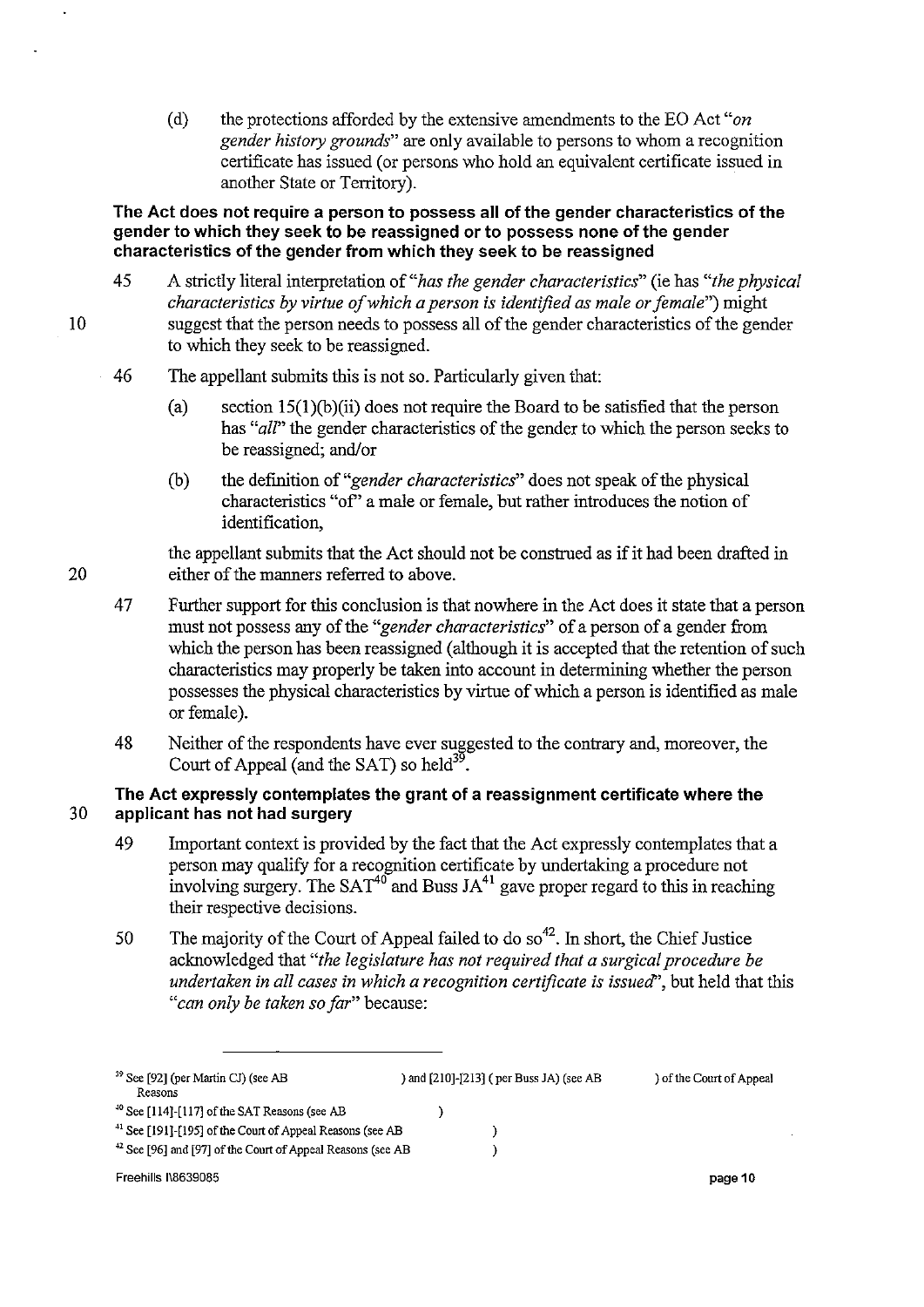- (a) *"the failure to expressly require surgical procedures in each and every case could be explained by a number of possible legislative objectives. One such objective might have been to allow for developments in medical science which would enable significant physical changes to be achieved through non surgical means, such as by drug treatment. Another possible legislative objective ..... might have been to recognise the myriad range of cases in which gender reassignment might arise, including cases of children born with malformation of the genitals, or perhaps some of the physical characteristics of*  both sexes, and for whom medical treatment may establish sufficient physical *alteration for them to be identified as a member of the opposite sex*<sup>33</sup>; and
- (b) " ... *the legislature* ... *has expressly required, by* s 15, *that applicants for a certificate have the physical characteristics by virtue of which they are identified as a member of the gender to which they wish to be assigned. Thus, the legislature has retained a specific requirement for, and focus upon, the physical considerations of gender',44.*
- 51 It is submitted that:
	- (a) the Chief Justice erred in speculating why Parliament chose not to require surgical procedures be undertaken in each and every case, particularly where there is nothing in the Act, nor the second reading speech, to suggest that one of the objectives postulated by the Chief Justice was in fact the objective of Parliament; and
	- (b) the Chief Justice failed to construe section 15 of the Act by reference to the context to be provided for its proper construction by Parliament recognising that a certificate may be granted notwithstanding that surgical procedures have not been undertaken.
- 52 To construe section 15 in a way that will almost invariably require every applicant for a recognition certificate to undertake surgery is in error when one has regard to the definition of *"reassignment procedure".* It is also placing undue weight on the word *"genitals",* a word that only appears in the definition of *"reassignment procedure"* - it does not appear in section 15 or the definition of *"gender characteristics"* - and where Parliament has indicated that what is required is to "*alter*" the same – not eliminate them entirely or replace them with the genitals of the gender to which the person seeks to be reassigned.
- 53 Moreover, to construe section 15 of the Act in a way that will almost invariably require every applicant for a recognition certificate to undertake surgery where the Act does not mandate surgery, is inconsistent with the general principles that where legislation is ambiguous, the courts should favour a construction that ought be construed in a manner that accords with Australia's obligations under a treaty or international convention entered into prior to the enactment of the legislation in question: *Minister for Immigration and Ethnic Affairs* v *Teoh* (1995) 183 CLR 273 at  $286 - 7^{45}$

**44 See [97] the Court of Appeal Reasons (see AB** 

 $\lambda$  $\lambda$ 

20

10

30

**<sup>43</sup> See [96] the Court of Appeal Reasons (see AB** 

**<sup>45</sup> See also** *Re Alex (Honnonal Treatment/or Gender Dysphoria)* **(2004) 180 FLR 82** *(Re Alex 2004)* **at [239]; [241];** *Coleman* **v** *Pawer*  (2004) 220 CLR 1 at [225]; *Re Alex* (2009) 42 Faro LR 645 *(Re Alex 2009)* at [182]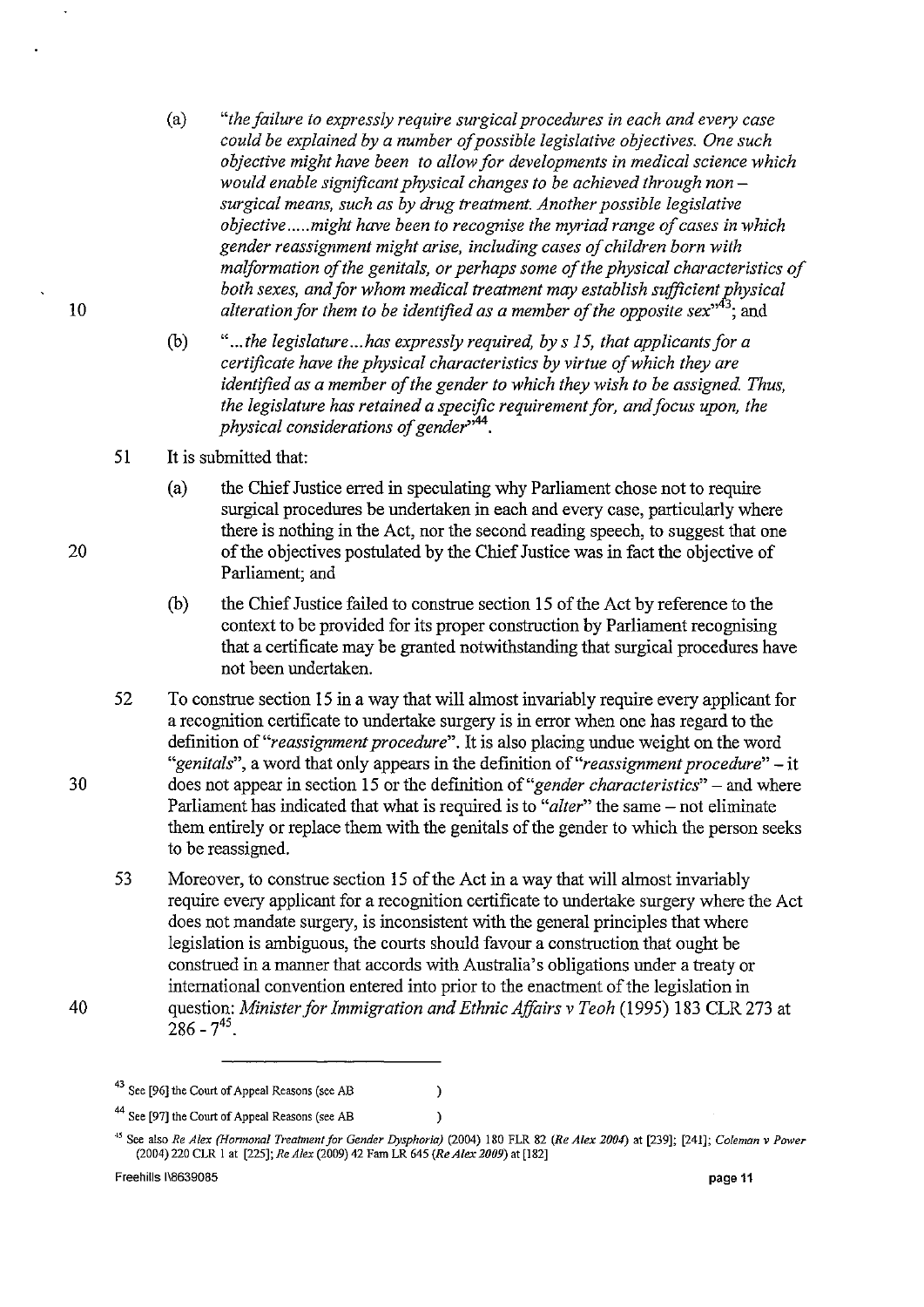- 54 In this regard reference is made to Article 16 of the *International Covenant on Civil and Political Rights* which Australia ratified in 1980 (with some reservations), which provides that *"[eJveryone shall have the right to recognition everywhere as a person before the law".* The interpretation and application of Article 16 to issues of gender identity<sup>46</sup> is informed by Yogyakarta Principle 3 which, though not legally binding, provides that "[n]o one shall be forced to undergo medical procedures, including sex *reassignment surgery, sterilisation or hormonal therapy as a requirement for legal recognition of their gender identity".47*
- 55 Although it has never been raised by the first respondent, for the sake of completeness the appellant acknowledges that, by section  $15(2)$  of the Act, where an application under section 14 relates to a child<sup>48</sup>, the Board may issue a recognition certificate if:
	- (a) (1) the reassignment procedure was carried out in Western Australia; and/or
		- (2) the child's birth is registered in Western Australia; and/or
		- (3) the child is a resident of Western Australia and has been so resident for not less than 12 months;

**and** 

10

- (b) the Board is satisfied *"that* it *is in the best interests of the child that the certificate be issued."*
- 20 56 Accordingly, for the purposes of an application by a child under section 14 of the Act, the Board is not required to be satisfied of the matters in section  $15(1)(b)(i)$ -(iii) of the Act, including whether the child *"has the gender characteristics of a person of the gender to which child has been reassignecf'* (ie, has *"the physical characteristics by virtue of which a person* is *identified as male or female").* 
	- 57 The significance of this, it may be argued, is the fact that surgery is not mandated by the Act may be explained by reference to the difference in the criteria to be applied by the Board in respect of applications under section 14 of the Act brought by an adult and child.
	- 58 There would be no substance in any such argument. Indeed, to the contrary, this fact provides further context as to why the identification test inherent in the Act ought not be construed so as to require surgery.
		- 59 In this regard it is noted that section 14(1) requires even a child to undergo a *"reassignment procedure"* in order to make an application for a recognition certificate. The definition of *"reassignment procedure"* requires the relevant procedure to be undertake "so that the person will be identified as a person of the opposite sex". In other words, the fact that the definition of *"reassignment procedure"* includes an identification requirement essentially in the same terms as the definition of *"gender characteristics"* means that the fact that surgery is not mandated cannot be explained

<sup>&</sup>lt;sup>46</sup> It is noted that in December 2008 Australia was a signatory to a statement at the United National General Assembly that international **human rights protections include sexual orientation and gender identity. See section 6 of AustraJian Human Rights Commission's publication "Sex Files: the legal recognition of sex in documents and government records" (2009) (available from the Commission's**  website at www.humanrights.gov.au/genderdiversity/index/html) (Report of AHRC 2009)

**<sup>47</sup> See generally Section 6** of the **Report of AHRC 2009; see also** *Re Alex 2004* **at [178], [179], [183] - [186]** 

**<sup>48</sup> Defined by section 3** of the **Act as a person** under the **age of 18 years**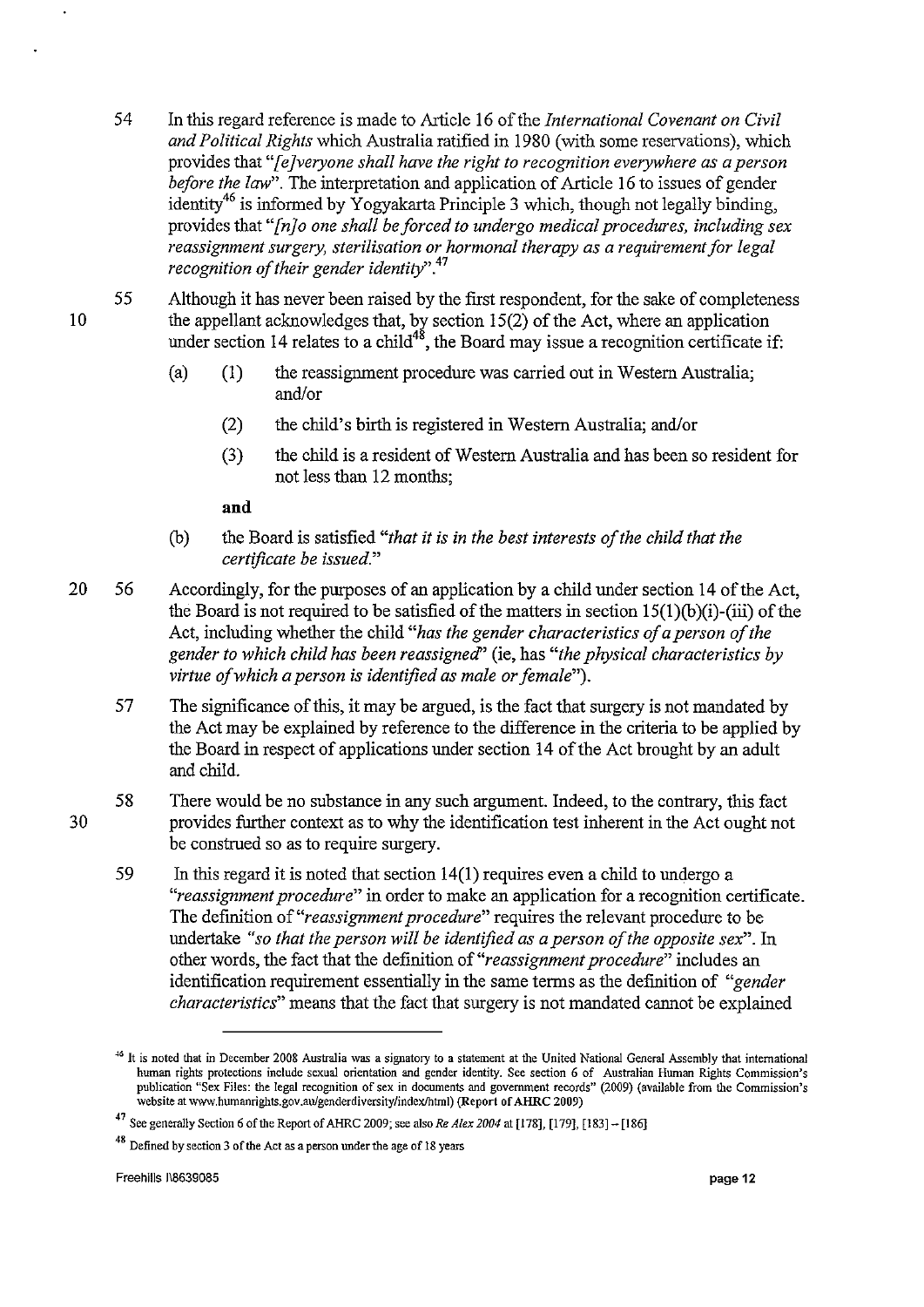away by the fact that a child is not required to establish that they have, inter alia, the *"gender characteristics"* of the opposite sex.

- 60 Indeed, this supports the construction of *"gender characteristics"* contended for by the appellant, as it would be illogical to have what is in essence the same concept given different meanings in the one piece of legislation. If the term *'gender characteristics*" is to be given the meaning determined by the majority of the Court of Appeal, it must follow that the same meaning ought be given to the identification requirement of a *"reassignment procedure".* Whilst it has never been disputed that the definition of *"reassignment procedure"* focuses on the purpose of the procedure(s) (whereas section l5(1)(b) focuses on the result of the procedure(s)), procedures undertaken will not qualify as a *"reassignment procedure"* if their purpose is not *"so that the person will be identified as a person of the opposite sex".* The majority view would thus require even a child to undertake procedures so that they would be identified as a person of the opposite sex to that which is shown in their birth certificate *"according to accepted community standards and expectations".* According to the majority, this would require surgery for the purpose of altering, *inter alia,* their external genitals so as to be indentified as the genitals of the sex to which they seek to be reassigned. That a child would have to undergo such surgery could not have been intended. To construe the Act in this way would be manifestly unreasonable.
- 20 **Do the "gender characteristics" include internal physical characteristics? If so, what are the internal physical characteristics that the Act requires a female to male applicant to possess?** 
	- 61 A recognition certificate cannot issue under the Act unless the Board is satisfied that the applicant has, amongst other things, *"adopted the lifestyle and has the gender characteristics of a person of the gender to which the person has been reassigned*<sup>,49</sup>.
	- 62 The Act does not expressly state whether, for the purposes of the definition of *"gender characteristics",* the *"physical characteristics"* by virtue of which a person is identified as male or female, comprise external and internal physical characteristics or are confined to external physical characteristics.
- 30 63 Importantly in this regard are the words *"by virtue of which a person is identified as",*  as opposed to simply " $of$ " in section 15(1)(b)(ii) of the Act (see [44(b)(2)] above). Section l5(1)(b)(ii) of the Act is not concerned with possession of *all* the physical characteristics of a male, but rather the possession of sufficient physical characteristics which would give that person the physical appearance of a male such that the person would be identified as being male.
	- 64 The Chief Justice stated that he took the word *"identified" "to mean established or accepted according to general community standards and expectations* ... ,,50. Consistent with that view, the Chief Justice found that *"physical characteristics";*

 $\lambda$  $\lambda$ 

... *include all aspects of an individual's physical make-up, whether external or internal, which would be considered as bearing upon their identification as either male or female according to accepted community standards and expectations'] .* 

 $49$  Section 15(1)(b)(ii) of the Act

**so See [102]** of the **Court of Appeal Reasons (see AB** 

**<sup>51</sup> See [109]** of the **Court of Appeal Reasons (see AB**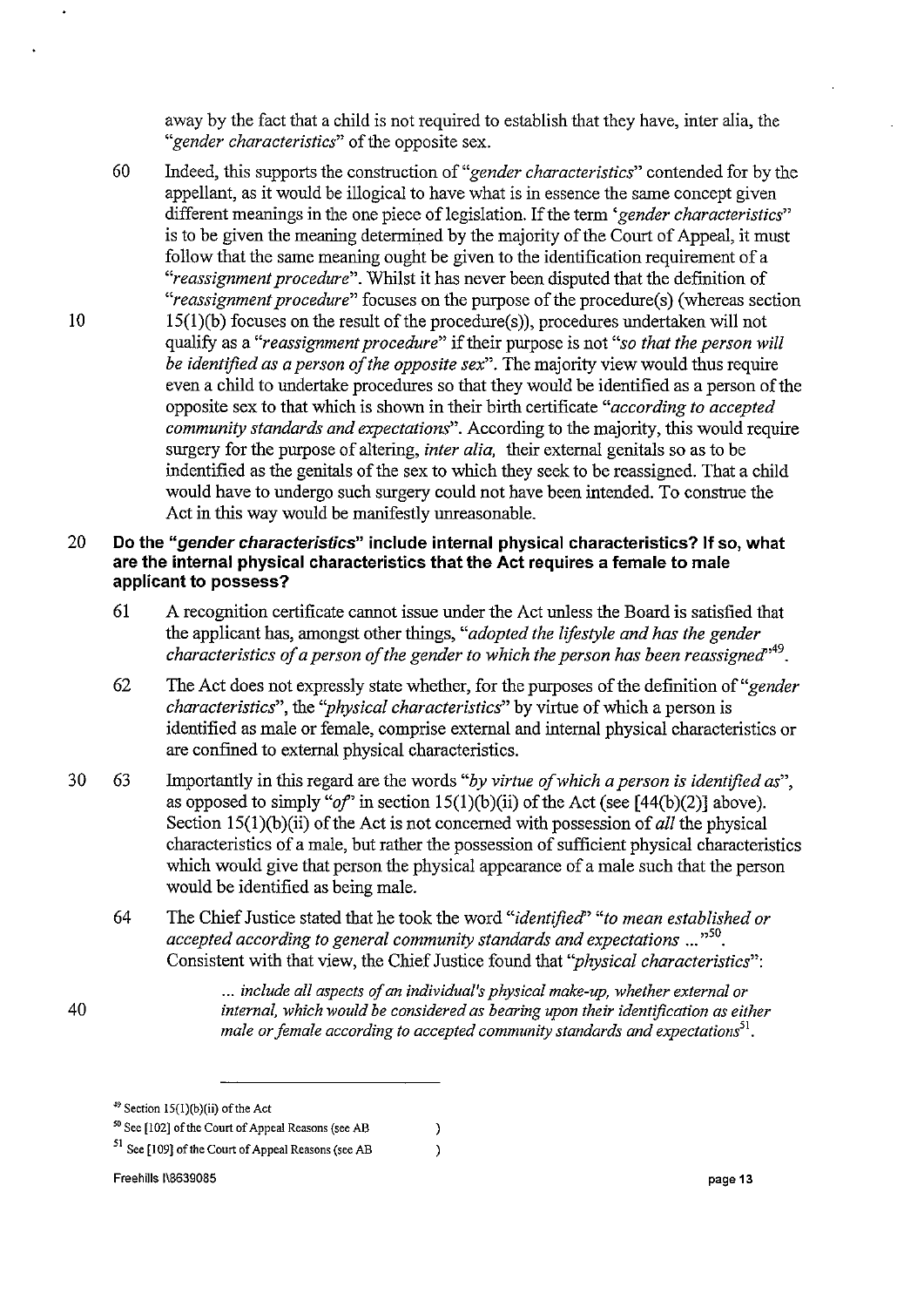- 65 It is submitted that the Chief Justice erred in:
	- (a) construing the word *"identified"* to mean "established" or "accepted"; and
	- (b) fInding that the appellant's *"physical characteristics"* included *"all aspects of an individual's physical make-up, whether external or internaf'.*
- 66 The applicant respectfully adopts the conclusion and reasoning of Buss  $JA^{52}$  in His Honour's dissenting judgment that *"physical characteristics"* by virtue of which a person is identified as male or female, are confined to external physical characteristics: namely, those characteristics apparent to or that may be perceived by another person, without reference to the person's internal organs or internal bodily functions and without technological equipment.

67 As was found by Buss JA<sup>53</sup>, the appellant submits that the words "*identified as*" connote *"recognised as".* This language, in the context of the purpose of the Act (see [38] to [43] above), suggests that the identification or recognition is by reference to a person's external physical characteristics (for example, a person's size, shape, skin, hair, musculature, facial hair and voice).

68 Such a construction is consistent with the language of section  $15(1)(b)(ii)$  of the Act, and the defInitions of *"gender characteristics"* and *"reassignment procedure".* As Buss JA stated:

> "If the Parliament had intended that, for the purposes of the definitions of 'gender *characteristics' and 'reassignment procedure', the physical characteristics, by virtue of which a person* is *identified as male or female, should include internal physical characteristics (in particular, those organs and bodily functions associated with the person's gender at birth),* it is *likely that the definitions would have referred to the physical characteristics by virtue of which a person 'is' a male or female or 'will be' a person of the opposite sex*<sup>154</sup>.

- 69 The construction contended for by the appellant is consistent with the statement of legislative purpose contained in the Second Reading Speech (see **[41 ]** above). The purpose of the Act would be promoted by a construction of the terms "*gender characteristics"* and *"physical characteristics"* which accepts that the fundamental disconformity inherent in gender dysphoria is between the person's psychiatric condition on the one hand, and the person's external physical characteristics, on the other. It is the person's external (and not his or her internal) physical characteristics which are apparent to other people, and most apparent to the person in question.
- 70 For this reason, the construction adopted by Buss  $JA<sup>55</sup>$  (and contended for the appellant) is to be preferred to that of the majority.

 $\lambda$ 

 $\lambda$ 

- **53 See [205]** of the **Court of Appeal Reasons (see AB**
- **54 See [206]** of the **Court of Appeal Reasons (see AB**   $\lambda$  $\overline{)}$
- **ss See [197]** of the **Court of Appeal Reasons (see AB**
- Freehills 118639085 page **14**

30

20

**<sup>52</sup> See [196]-[206]** of the **Court of Appeal Reasons (see AB**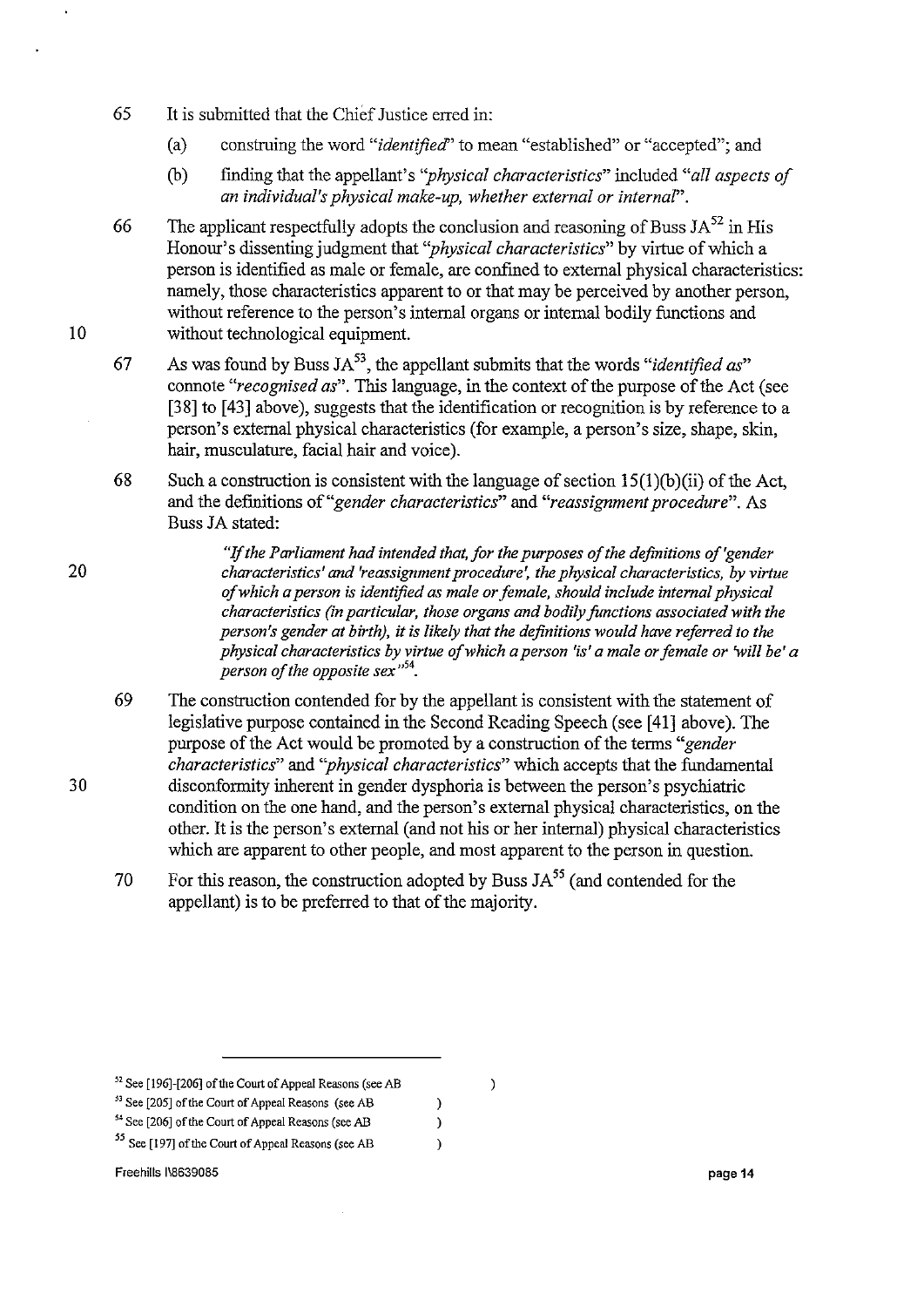**From what perspective is the Board's determination for the purposes of section 1S(1)(b)(ii) ofthe Actto be made and against what criteria?** 

- 71 Neither section 15(1)(b)(ii) of the Act, nor any other provision of the Act, expressly states the:
	- (a) perspective from which the Board is to make its determination for the purposes of section 15(1)(b)(ii) of the Act; and
	- (b) criteria against which the determination is to be made.
- 72 The Chief Justice held that the question of *"identified by whom"* for the purpose of section 15(1)(b)(ii) of the Act meant *"established as"* or *"accepted as"* and *"consistently with that view, I will take 'identified'to mean established or accepted according to general community standards and expectations, rather than by reference to the satisfaction of a particular person or group"S6.*
- 73 It is submitted that the majority of the Court of Appeal erred in adopting the above perspective and should have found that the determination is made from the perspective of the hypothetical ordinary member of the community who is informed of the relevant facts and circumstances, including the remedial or beneficial purpose of the  $Act^{57}$ .
- 74 It is the Board, constituted by not less than 3 members, that may issue a recognition certificate where it is satisfied, amongst other things, that the applicant *"has adopted the lifestyle and has the gender characteristics of a person of the gender to which the person has been reassigned*<sup>58</sup>. As set out at [25] above, in addition to the president of the Board, the Board may consist of up to 5 persons, with such persons to include a medical practitioner, a person who has undergone a reassignment procedure and a person with experience in equal opportunity matters<sup>59</sup>. Accordingly:
	- (a) as stated by Buss JA, *"the Board's membership is broadly representative of those members of the community who are likely to have an understanding of the subject matter and issues with which the Act is concerned*<sup> $,60$ </sup>; and
	- (b) the perspective adopted by the Chief Justice namely, *"according to accepted community standards and expectations",* is overly simplistic in its formulation and fails to have regard to the skills and experience of the Board's members.
	- 75 As set out at [61]-[69] above, the *"gender characteristics"* referred to in section  $15(1)(b)(ii)$  of the Act are concerned with the external physical characteristics of a person. Consequently, the *"focus is upon the physical characteristics that are apparent to or may be perceived by other people in the community*<sup> $,61$ </sup>.
	- 76 Further, for the reasons set out at [45]-[47] above, the Act does not require an applicant for a recognition certificate to have all the gender characteristics (ie, physical characteristics) of the gender to which the person has been reassigned. Nor does the Act require an applicant to possess none of the gender characteristics of their biological gender. However, an applicant is required to have altered their genitals: see

 $\lambda$ 

 $\lambda$ 

Freehills 1\8639085 **page 15** 

 $\mathcal{E}$ 

30

20

<sup>56</sup>**See [102]** of the **Court of Appeal Reasons (see AB ) , with Pullin** *lA* **agreeing at [124J (see AB** 

**<sup>57</sup> See [2191** of the **Court of Appeal Reasons per Buss** *lA* **(see AB** 

**<sup>58</sup> See section 8(2)** of the **Act** 

**<sup>59</sup> See section 7** of the **Act** 

**<sup>60</sup> See [220]** of the **Court of Appeal Reasons (see AB**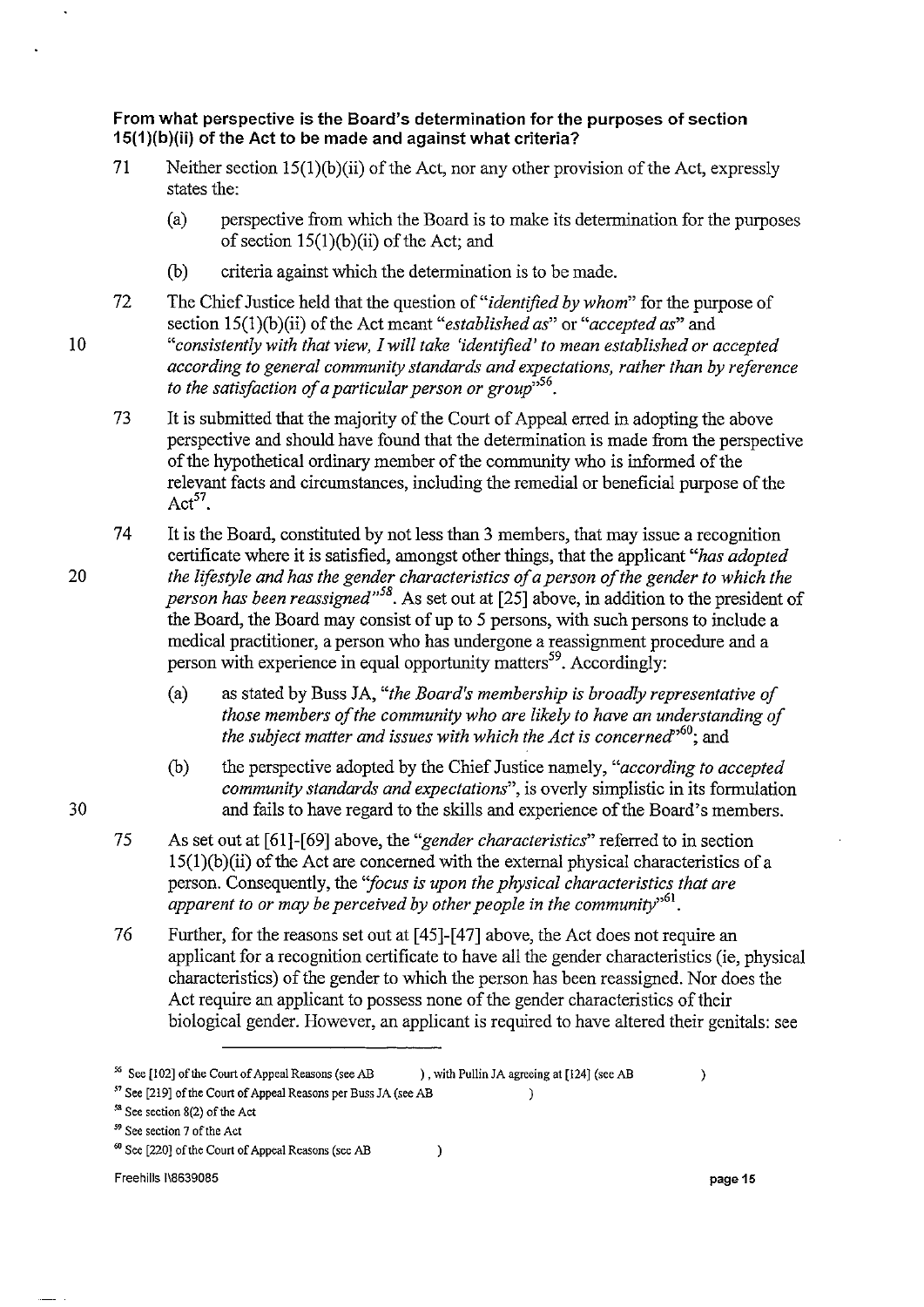definition of reassignment procedure in the Act. The Board's determination of whether an applicant has the gender characteristics of a person of the gender to which the applicant has been reassigned involves *"questions of fact and degree"* based on common human experience $62$ .

- 77 Finally, as stated by Buss JA, for the Board to be satisfied, pursuant to section 15(l)(b)(i) of the Act, that an applicant *"believes that his or her true gender is the gender to which the [applicant] has been reassigned",* requires the Board to consider and make a finding as to the applicant's intention of procreating a child or conceiving or giving birth to a child, as the case may be  $63$ . Whether or not such an intention exists, *"is directly relevant to whether the applicant believes that his or her true gender is the*  gender to which the applicant has been reassigned<sup>764</sup>.
- 78 The approach taken by Buss JA<sup>65</sup> is to be preferred to the approach of the majority.

#### The medical limitations on altering a person's "genitals and other gender characteristics"

- 79 The evidence and fmdings of the SAT in this regard are set out at [13] and [14] above.
- 80 The difficulties associated with phalloplasty have been recognised in other cases<sup>66</sup>.
- 81 The Chief Justice stated that he accepted that the approach he favoured as:
- 20

10

*"to the construction and application of the Act might, in the current state of medical science, make it more difficult for female to male gender reassignees to obtain a recognition certificate than male to female reassignees. However,* if *that is so, it is the consequence of the legislature's use of norms expressed in general terms, which may have different impacts in the extent of the procedures necessarily undertaken by each*  gender to meet the conditions required for the grant of a recognition certificate."

82 The proper conclusion on the evidence is that no female to male reassignee will be able to satisfy the requirements of the Act if it is given the construction preferred by the Chief Justice without having to undertake in a foreign country surgery attended with high risks and low success and when, for those reasons, such surgery is not available in Australia. Accordingly, to state that the construction and application *"might* ... *make* it *more difficult for female to male gender reassignees to obtain a 30 recognition certificate than male to female assignees"* is to significantly understate the consequences of the majority's approach.

### To what extent may regard be had to the state of medical science when construing the Act?

83 It is submitted that it is proper to approach the construction issues on the basis that:

*"Parliament must be taken to have known of the technical limitations on medical or surgical procedures for the alteration of a person's genitals and other gender* 

 $\mathcal{E}$ 

 $\mathcal{E}$  $\lambda$   $\lambda$ 

- 63 See [224] of the Court of Appeal Reasons (see AB
- <sup>64</sup> See [224] of the Court of Appeal Reasons per Buss JA (see AB
- $65$  See [219] [224] of the Court of Appeal Reasons (see AB

 $\mathcal{L}$ 

<sup>6)</sup> See [221] of the Court of Appeal Reasons per Buss *lA* (see AB

<sup>62</sup> See [211] and [223J of the Court of Appeal Reasons per Buss *lA* (see AB

<sup>66</sup> See, for example, *Re Alex 2004* at [239] and *Attorney-General v "Kevin and Jennifer"* [2003] FamCA 94 at [385]-[386].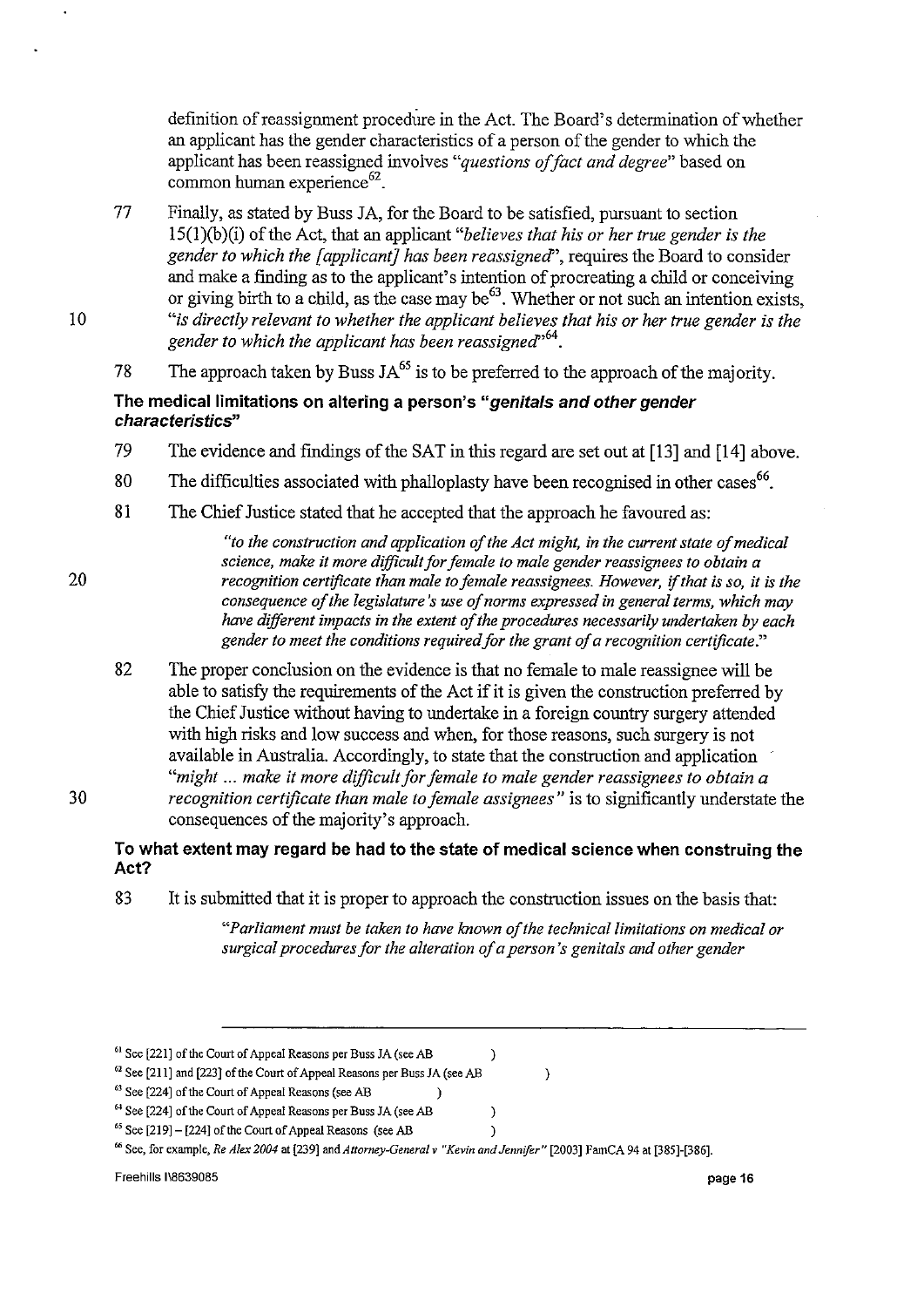*characteristics, and to have intended the Act to have been workable, in accordance*  with its purpose, despite any such technical limitations"<sup>67</sup>.

- 84 If regard may be so had, the medical limitations on constructing external male genitals (let alone functioning genitals) serve to reinforce the appellant's submissions as to the proper construction of the Act as the Act ought not be construed in a way that would mean that it is not workable, in accordance with its purpose, as regards female to male reasslgnees.
- 85 In any event, given the medical limitations on constructing external male genitals (let alone functioning genitals), to now construe the Act in the manner preferred by the majority would be to construe it in a manner that constitutes a form of indirect discrimination inconsistent with Articles 2(1) and 17 of the *International Covenant on Civil and Political Rights;* and Article 16 of the *International Covenant on Civil and Political Rights* (informed by the interpretation suggested in Yogyakarta Principle 3) and, in the case of children, Article 2 of the *Convention on the Rights of the Child*<sup>68</sup>. For the reasons stated in [53] above, such a result ought be avoided.

#### **To what extent may regard be had to the common** law as **it stood at the time when construing the Act?**

- 86 It is accepted that it is proper to approach the construction issues on the basis that the Act was introduced against the background of a body of common law as to the recognition of the position of transgendered persons (particularly since this is something that was expressly referred to in the Attorney General's Second Reading Speech $)$ <sup>69</sup>.
- 87 If regard may be so had, it becomes clear that Parliament was intending to modify the law with respect to transgendered persons, not codify it. This is because:
	- (a) the common law had fixed the distinction between "pre-operative" and "post-operative" transsexuals. The Act, however, contemplates that a person may be successful in their application for a recognition certificate notwithstanding they undertake no operation at all;
- (b) there is absolutely no reason to not hold that, by the Act, Parliament has done 30 that which the courts have commented *"to the effect that the common law distinction between post-operative and pre-operative transsexual persons is a matter for Parliament to determine"?o.*

#### **The appellant's construction is consistent with Parliament's decision to base the Act on the South Australian legislation in preference to legislation of other Australian States and Territories**

88 It is apparent that the Act was modelled on the *Sexual Reassignment Act* 1988 (SA)?!. This was the first such legislation providing a formal mechanism for the reassignment of one's gender. The approach subsequently adopted by all other Australian

 $\mathcal{L}$ 

10

**<sup>67</sup> See Buss** *lA* **at [192] (see AB** 

**<sup>68</sup> See also** *Re A/ex 2004* **at [239)** 

<sup>&</sup>lt;sup>69</sup> See, for example, *Wilson v State Rail Authority of New South Wales* [2010] NSWCA 198 at [15] per Allsop P (with whom Giles JA, **Hodgson JA, Tobias** *lA* **and Macfarlan** *lA* **agreed)** 

**<sup>70</sup> See** *Attorney-General (Cth)* **v** *Kevin* **[2003] FamCA 94 at [382] (per the Full Court** of the **Family Court)** 

**<sup>71</sup>See [35J and [46]** of the **Court of Appeal Reasons (see AB )**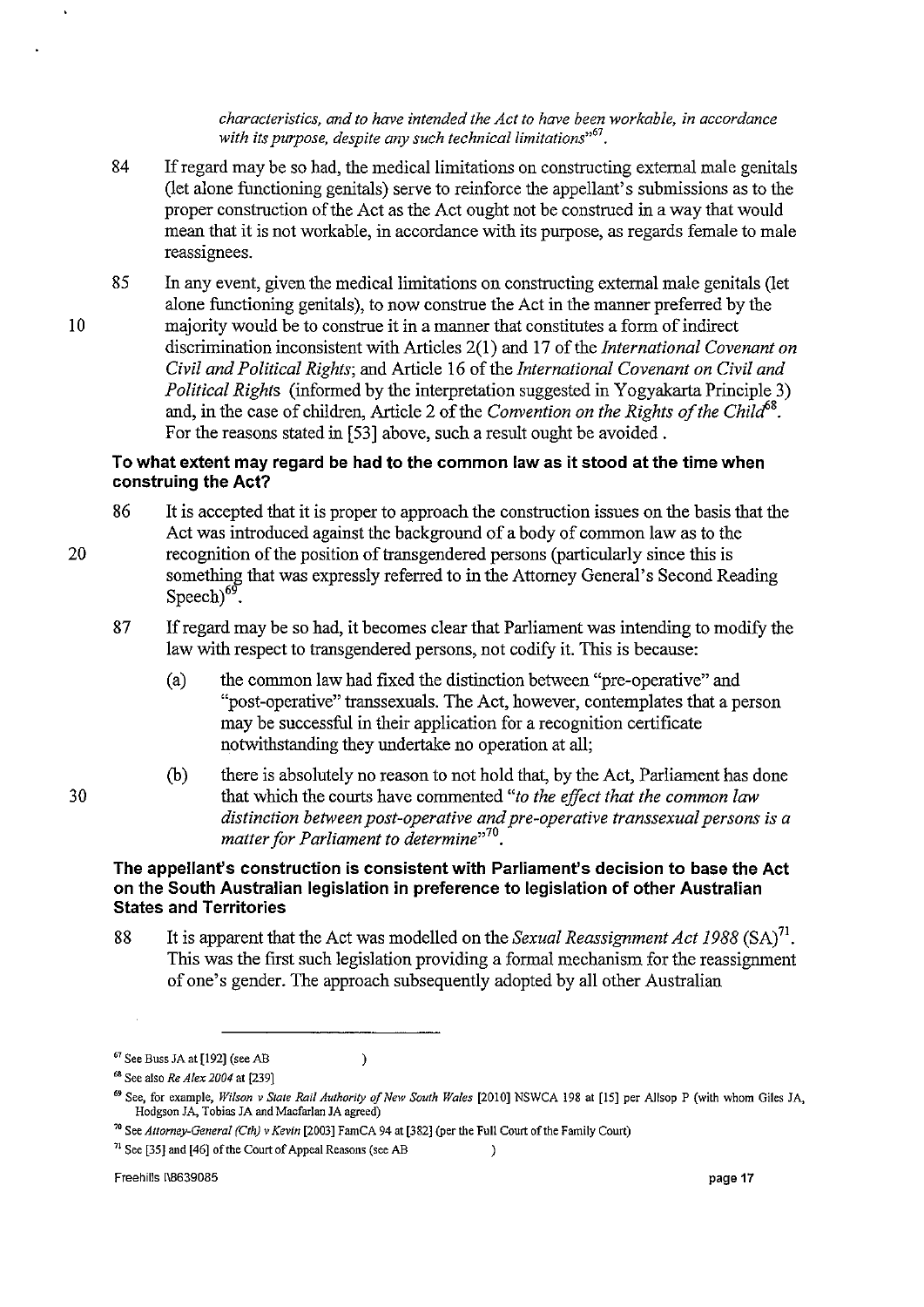jurisdictions (with the exception of Western Australia) provided for recognition of gender or sexual reassignment as a result of a surgical procedure being undertaken<sup>72</sup>.

89 As noted by the  $SAT^{73}$ , it is evident from the Bill's second reading speech in April 1997 that Parliament was familiar with the legislation then applicable in other States, namely South Australia, New South Wales, Victoria and Queensland. It is thus reasonable to infer that Parliament was aware of the requirement in those other jurisdictions for surgery, but preferred the South Australian approach.

**The appellant's construction is consistent with recent judicial pronouncements in the area of recognising and dealing with gender dysphoria and recommendations of the**  10 **Australian Human Rights Commission** 

- 90 The imposition of a requirement to undertake a hysterectomy (let alone a phalloplasty) would be inconsistent with:
	- (a) recent judicial pronouncements in the area of recognising and dealing with gender dysphoria<sup>74</sup>; and
	- (b) recommendations of the Australian Human Rights Commission that the definition of sex affirmation treatment should be broadened so that surgery is not the only criteria for a change **in** legal sex 75 .

**The appellant's construction (so as to not require an applicant to possess the genitals of the gender to which they seek to be reassigned) is consistent with past decisions of**  20 **the Board** 

- 91 As has already been noted, the Board placed *"no weight on the fact that (the appellant's) genitals remain unchanged"* and did not *"see it as determinative that (the appellant) has not had surgical procedures to construct a penis*<sup>76</sup>. The sole reason why the Board was not satisfied that the criteria had been met was because the appellant had not had a hysterectomy.
- 92 Indeed, on 16 June 2008 (ie, the same day that the Board refused the appellant's application), the Board granted to three female-to-male applicants (in three separate applications before it) a recognition certificate in circumstances where those applicants had not undergone surgery to construct a penis<sup>77</sup>.

#### 30 **Application to the facts of this matter**

93 The majority of the Court of Appeal approached the matter on the basis that because the appellant possesses:

> *"none of the genital and reproductive physical characteristics of a male and retain(s) nearly all of the normal external genital characteristics and internal reproductive*

 $\lambda$ 

 $\lambda$ 

**<sup>72</sup> See [116]** of the **SAT Decision (see AB ); see also, for example, Part SA of** *the Births Deaths and Marriages Registration Act* **1995 (NSW) which defines a** *"sex affinnation procedure"* **by reference to** *"a surgical procedure"* 

**<sup>73</sup> See [117]** of the **SAT Decision (see AB** 

<sup>&</sup>lt;sup>74</sup> See, for example *Re Kevin (Validity of marriage of transsexual)* (2001) 165 FLR 404; *The Attorney General for the Commonwealth v "Kevin and Jennijer" and Human Rights and Equal Opportunity Commission* **(2003) 172 FLR 300;** *Re Alex 2004* **and** *Michael v Registrar* **-** *General of Birth, Deaths and Marriages* **[2008] 27 FRMZ 58** 

**<sup>73</sup> See Report of AHRC 2009** 

**<sup>16</sup> See pages 4 and 5** of the **Board's decision (see AB** 

**<sup>77</sup> See Exhibit 9 tendered in the proceedings before the SAT, being the Second Respondent's reasons in GRB 412004, GRB 112006 and GRB**  1/2008 (see AB )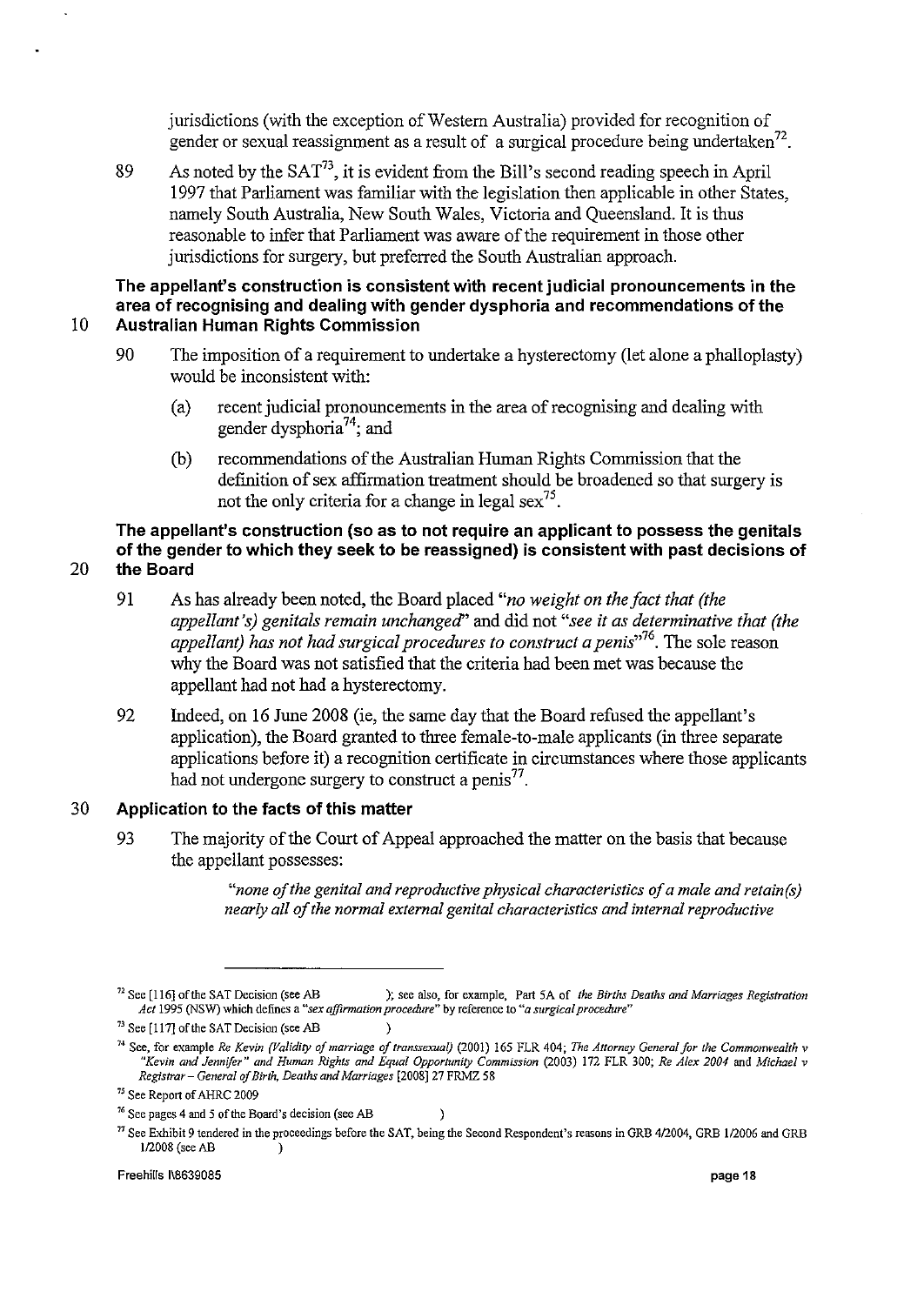*organs of a female (he) would not be identified by community standards as male despite the existence of some secondary male physical characteristics"".* 

94 The fact of the matter is as found by the SAT (which finding has never been challenged by either of the respondents):

> *"The applicants have not merely altered their external appearance by superficial means. The medical and surgical procedures they have undergone have altered the genitals and other gender characteristics* in *profound ways. They have undergone clitoral growth and have the voices, body shapes, musculature, hair distribution, general appearance and demeanour by virtue of which the person* is *identified as a*  **male,,79.**

- 95 As already noted, the appellant has done everything medically available in Australia other than a hysterectomy, to alter his genitals and other gender characteristics so as to be identified as male: see paragraph [14] above.
- 96 It is submitted that, on the construction advanced by the appellant, the appellant has the gender characteristics of a male in that he possesses all of the external physical characteristics of a male that can be delivered by any medical (including surgical) procedure available in Australia.

#### **Part VII: Applicable statutes**

97 The legislation in Annexure "A" are in the terms as they existed when the appellant 20 lodged his application for a recognition certificate and are still in force, in that form, as at the date of these submissions. Indeed, the provisions of the Act referred to in these submissions have never been amended.

#### **Part VIII: Orders sought**

- 98 The orders sought are as follows:
	- (a) The appeal is allowed.
	- (b) The orders made by the Court of Appeal of Western Australia on 2 September 2010 are set aside.
	- ( c) **In** lieu thereof, there be orders that:
		- (1) the appellant's application for a recognition certificate is granted;
		- (2) the Gender Reassignment Board of Western Australia is directed to issue a recognition certificate to the appellant;
		- (3) the first respondent do pay the appellant's costs of the appeal, including the applicant's costs of the application for leave to appeal.

**79 See [138]** of the **SAT Decision (see AB )** 

Freehills I\8639085 page 19

30

10

 $\lambda$ 

**<sup>78</sup> Pullin** *lA* **at [125J (see AB ) and see Martin** *Cl* **at [115] (see AB**